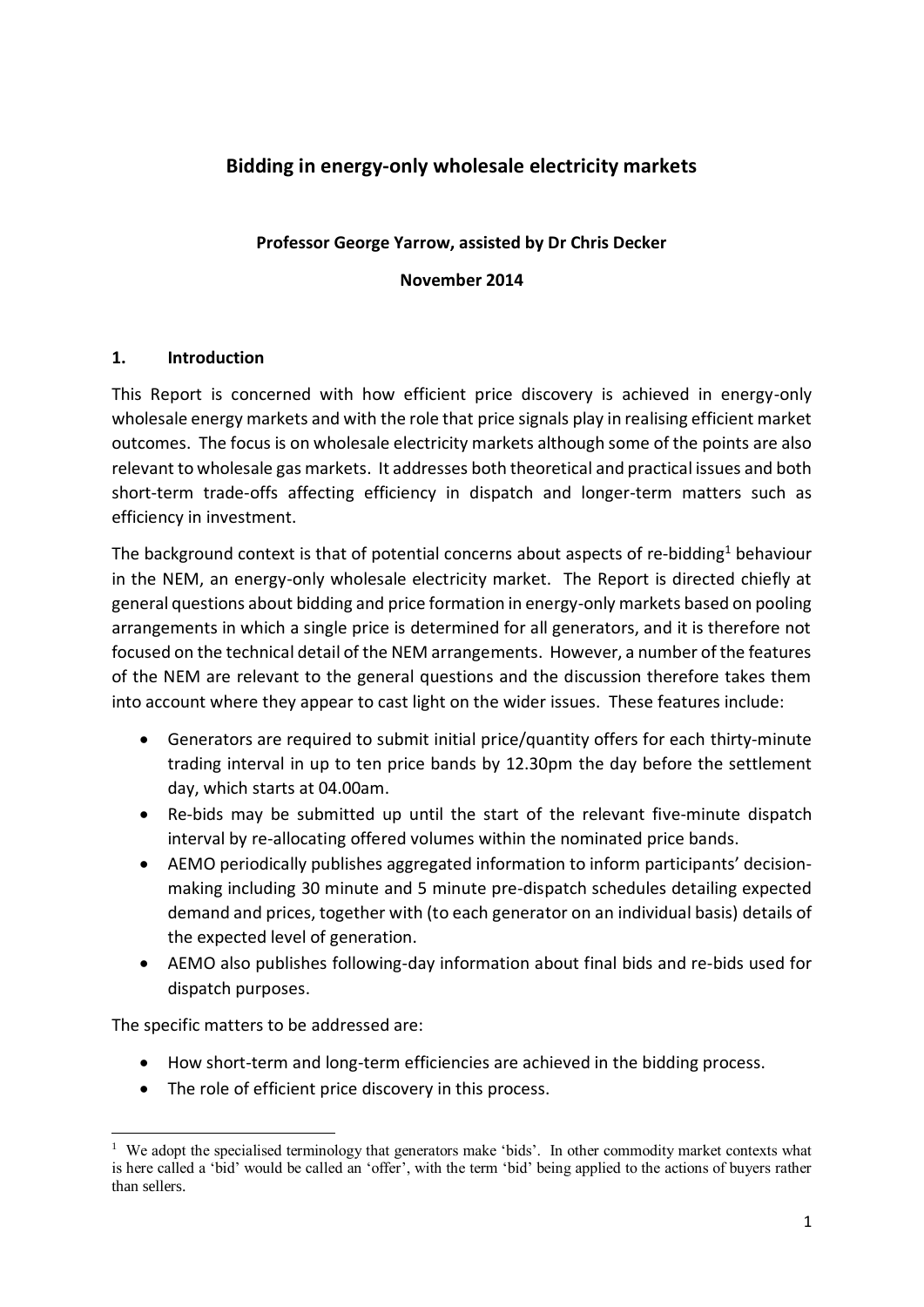- How generator re-bidding can contribute to the iterative process of efficient price discovery.
- How re-bidding strategies can result in inefficient market outcomes.
- The incentive for generators to participate in re-bidding strategies that result in inefficient outcomes.
- The distinction between re-bidding that may lead to inefficient outcomes and market power.
- Possible options to limit the extent to which generators can engage in re-bidding behaviour that results in inefficient outcomes, including identification of any tradeoffs from restricting the ability of generators to re-bid and taking account of the desirability of preserving the efficacy of price signals.

### **2. Energy-only markets: basic features**

Energy-only markets like the NEM are based upon spot pricing of electricity in which prices and volumes are determined by equilibrating bids with demand requirements. In pay-as-bid markets, prices are determined transaction by transaction on a continuous, bilateral basis. In electricity pools bids are aggregated and a single price is determined pricing-period by pricingperiod.

In the latter (pooling) case rules are required to translate bids into prices, and these rules can vary. For example, the market price can be determined by the highest-price bid that is accepted<sup>2</sup>, which is the standard way of doing things, or alternatively by the lowest-price bid that is not accepted. These rules, usually embedded in a computer programme, can affect price determination, but, as indicated, this aspect of energy-only markets is not the central focus of this Report and the detailed characteristics of the rules, important though they are, will be noted only in so far as they are relevant to more general points.

In practice and in current circumstances, demand side participation is typically fairly limited in wholesale markets based on the determination of a single price for all suppliers. Nevertheless, small changes in demand-side responsiveness can have potentially significant effects on prices, particularly during peak periods. Most regulatory authorities therefore tend to be keen to facilitate or promote demand-side participation in wholesale markets.

As in any competitive commodity market, changes in circumstances can be expected to lead to shifts in the relevant, supply and demand bid functions<sup>3</sup>, giving rise to fluctuations in prices and volumes. Demand (at a given price) varies substantially by time of day and time of year and tends to be relatively insensitive to price, particularly over short periods. Supply conditions tend to be more stable, although plant outages (both planned and unplanned) and plant operating problems are recurrent events that give rise to shifts in bid functions from one period to the next. Supply may also become highly inelastic as demand approaches available capacity and 'peaking plant' with high operational costs is called on to generate

1

<sup>2</sup> Or by a demand-side bid when it is 'marginal'.

<sup>&</sup>lt;sup>3</sup> The bid functions are the combinations of prices and volumes submitted to the system/market operator.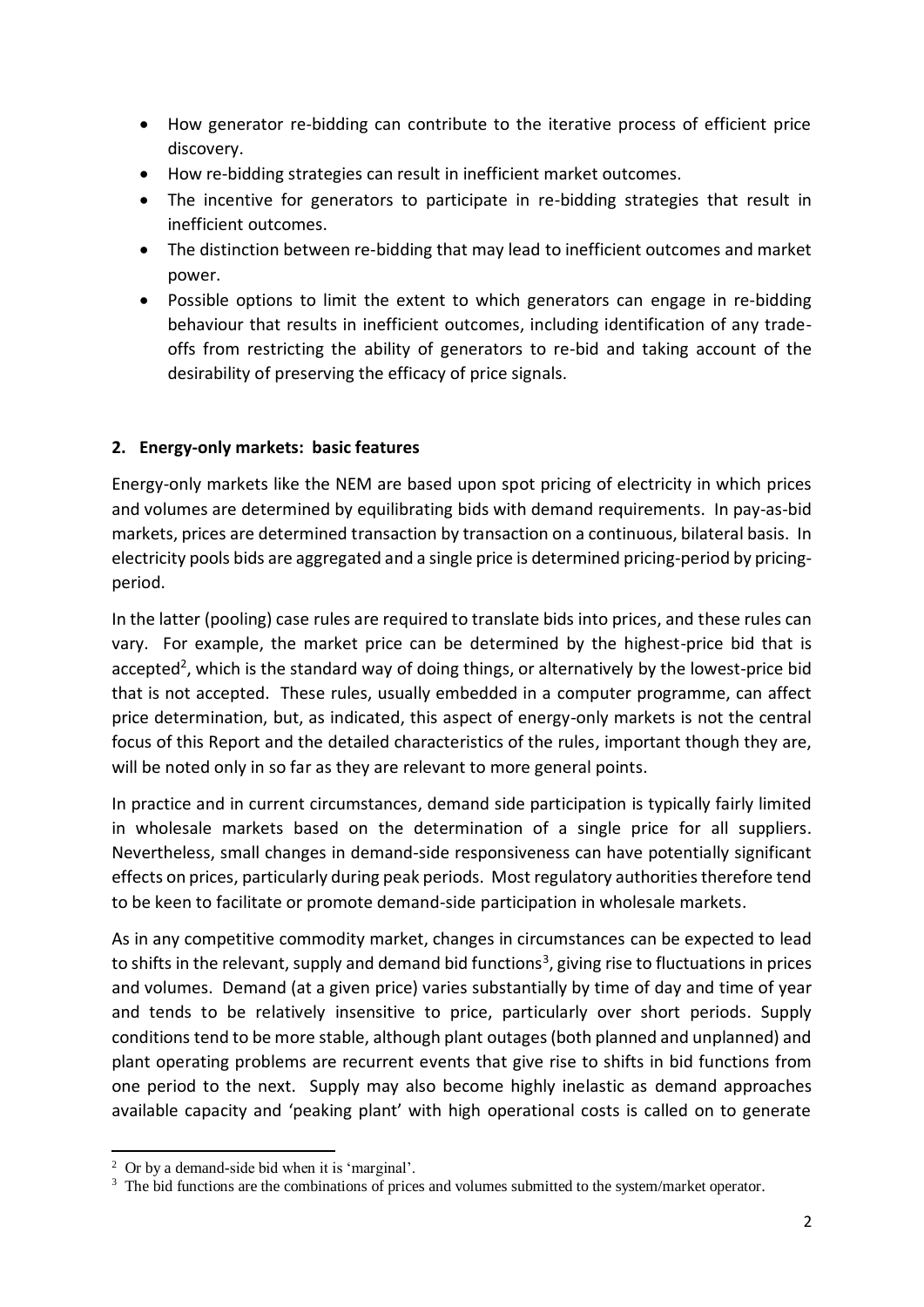electricity. Putting these elasticity/responsiveness points together, when market conditions are tight prices become highly sensitive to shifts in supply and/or demand, i.e. only small movements in volumes on either side of the market can cause large changes in prices.

#### *The significance of contracts*

The existence of an energy-only spot market does not mean that market participants cannot contract on a longer term basis to supply or procure electricity at more stable prices and/or to secure required levels of volume. This can be done, for example, by means of contracts for differences by which a given volume can, in effect, be supplied or procured in over a particular period at a fixed price. Alternatively specified volumes might be agreed at contract prices that are indexed to general price indices or to energy prices, including to electricity spot prices

Options contracts are also feasible: in return for a fixed payment, a buyer can contract to buy specified volumes at a specified strike price in the event that spot prices rise above the strike price. For example a contract can be struck to buy/sell 50MWh at \$300 per MWh, say, in the event that the spot prices are higher than \$300 per MWh. The fixed payment for the contract then provides income to the generator irrespective of whether or not the option is actually called. This is not dissimilar to a capacity payment in market designs that provide explicitly for such payments, except that that the procurement arrangements occur on a voluntary, market basis rather than being determined by an administrative or regulatory mechanism.

As well as providing a basis for hedging strategies, financial contracts at fixed prices – or more generally at prices that are not subject to the influence of the relevant parties – can have powerful effects on bidding strategies. If there are no such contracts and all transactions are on a spot basis, a generator will benefit from any spot price increase across *all* of its volume sold. If, however, a percentage of that volume is covered by a CfD, the benefit of the spot price increase to the generator will be reduced (the revenue from the contracted volume will be unchanged). The effect is to reduce the payoffs from bidding strategies aimed at influencing the market price upwards -- see Annex 1 for a more formal account.

Indeed, as shown in the Annex, if a generator is contracted to sell more than it expects to produce in a given period, for example because of non-availability of plant, there can be incentives to bid prices that are below marginal, incurred costs. In effect, the generator has to 'buy' MWhs from the spot market in order to cover its contract position and hence, to the extent that it has any price influence, it will want to use that influence to lower spot prices.

For similar reasons (i.e. a change in incentives), vertical integration between generators and downstream retailers can also be expected to influence bidding strategies.

#### *Remuneration of fixed costs (the 'missing money' question)*

One of the issues that has been raised in the analysis of energy-only markets is the question of how capacity costs and other fixed costs get remunerated, particularly (but not exclusively) for marginal generating plant that may only be operated for short periods, if at all, during any given year. The issue is an important one because it affects how spot market bidding strategies are to be analysed and interpreted.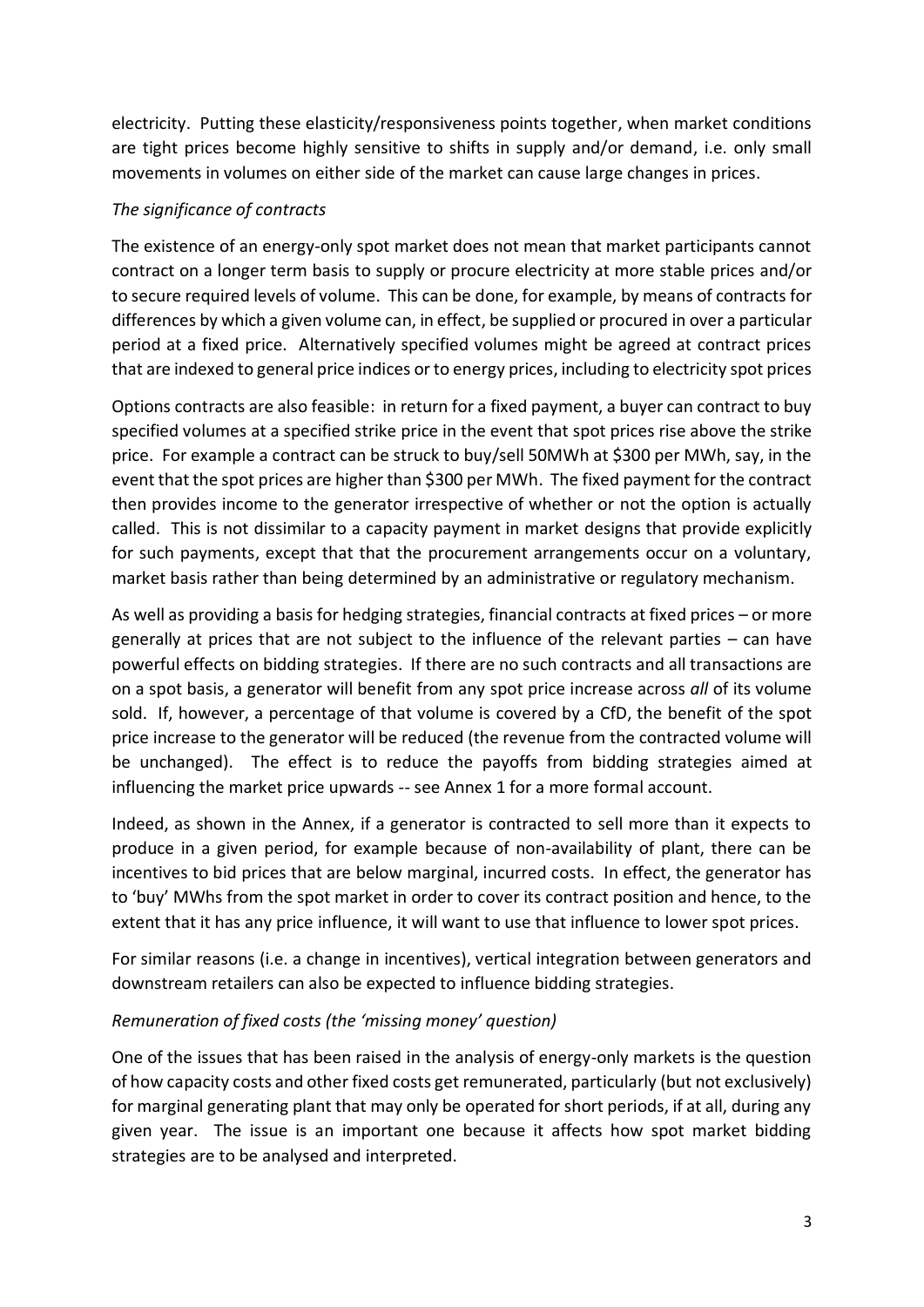Unfortunately, there has been some confusion around this matter in the past, in part due to recourse to over-simplified economic models that suggest that efficient market clearing requires price to be equal to marginal, *incurred* cost<sup>4</sup> over the relevant pricing period, most notably the costs of fuel required to generate incremental MWhs. The issues therefore merit some initial clarification.

In hypothetical conditions where the spot market cleared at prices that were always equal to the within-period, marginal, incurred costs there would indeed likely be a missing money problem. For example, plant that was system-marginal (i.e. the highest cost plant to be dispatched) in any particular pricing period – not just the peak period – would not be able to recover any 'availability costs', such as start-up and shut-down costs, that were incurred before and after the relevant pricing period. Within-period revenues would therefore not even cover its short-run costs, let alone make any contribution to capacity costs and other overheads.

Such under-recovery would be an issue even if, in other pricing periods in which the plant operated (i.e. periods in when it was not system-marginal), it was able to benefit from revenues in excess of within-period, marginal, incurred costs, i.e. it received very short-term economic rents.<sup>5</sup> Power systems are characterised by certain types of dynamic costs – costs attributable to changes in output, of which start-up and shut-down costs are an example – and these require remuneration. Further explanation is provided in Annex 2.

In general, then, it is to be expected that, for any plant that is marginal in a particular pricing period, efficient prices will be in excess of within-period, marginal, incurred costs.

*A fortiori*, in the assumed, hypothetical conditions (of prices being equal to short-run, marginal, incurred costs) there would be a 'missing money' problem for plant that, whenever it operates, is always or nearly always marginal for the system as a whole, i.e. peak plant. Such plant can typically only recover its capacity and other overhead costs over a small number of pricing periods, or, put another way, it will only infrequently, if at all, be in a position to benefit from economic rents.

These points are sometimes made to support arguments to the effect that energy-only market designs are *necessarily* inconsistent with efficient, competitive<sup>6</sup> market clearing, but such arguments are generally misguided. Short-run efficiency can be achieved in energymarket designs provided that it is recognised that pricing should reflect *economic* costs, not incurred costs. Economic costs encompass *scarcity rents* as well as such things as expenditures on fuel used to generate electricity.

To illustrate, consider a simplified situation that abstracts from dynamic costs and in which one generator operates plant characterised by a marginal incurred cost of \$300 per MWh and another generator operates plant that is adjacent in the merit order and is characterised by

**.** 

<sup>4</sup> That is, actual *expenditure* made or incurred as a result of increased output.

<sup>&</sup>lt;sup>5</sup> An economic rent is a payment for an economic input or output that is in excess of the amount necessary to induce voluntary supply of it.

<sup>&</sup>lt;sup>6</sup> If there is market power, 'monopoly rents' will be available to remunerate capacity costs and other overheads, but here the focus is on competitive markets. Market power will be discussed later in the Report.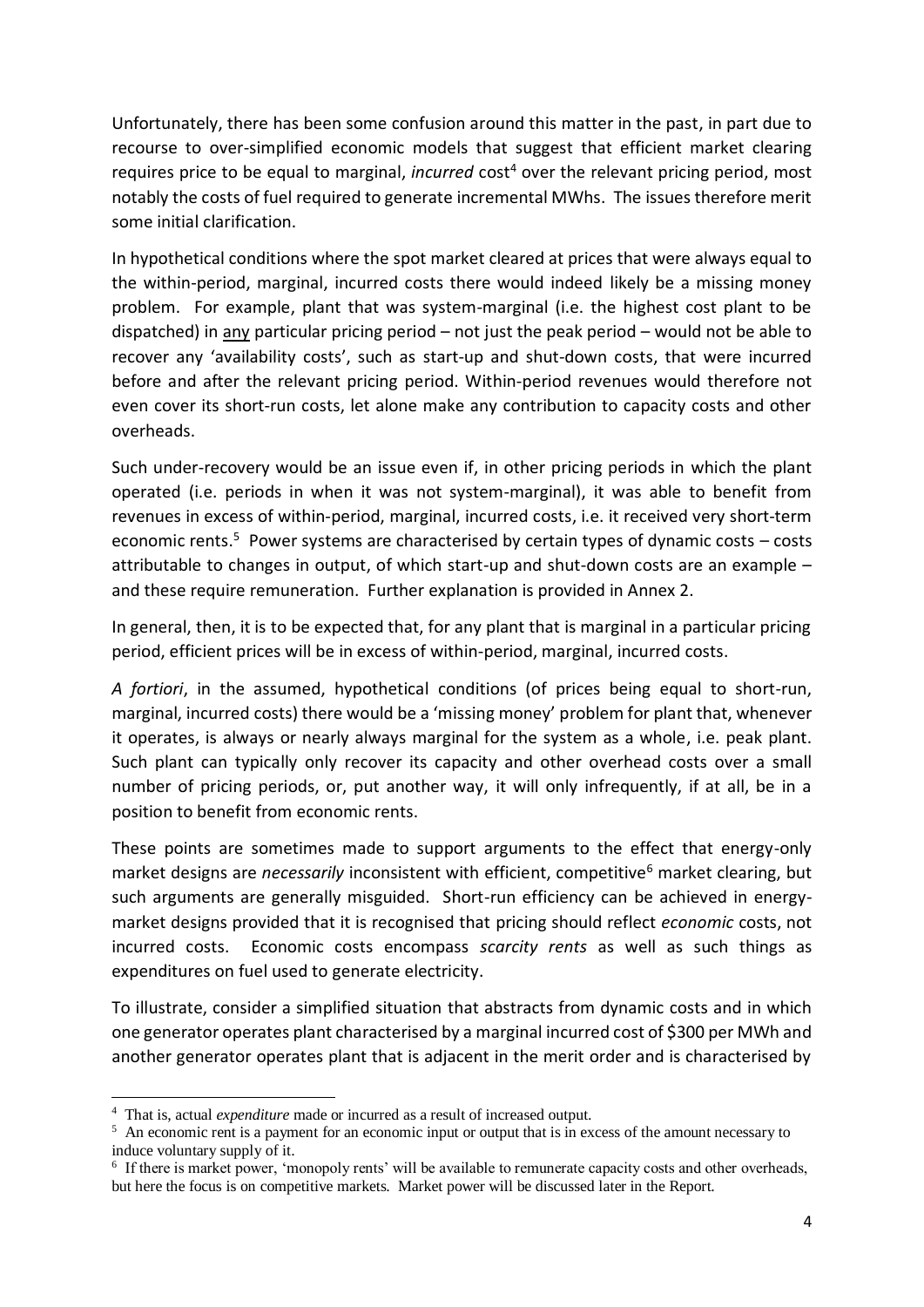marginal incurred costs of \$400 per MWh. Suppose that demand is uncertain at the time that bids have to be submitted, but that it is expected that one or other of the two relevant bids will be system-marginal in a relevant pricing period.

In these circumstances, the lower cost generator can bid up to almost \$400 per MWh and be safe in the knowledge that its plant will be dispatched (at higher prices there is risk that its bid will be undercut by the competitor). It is therefore to be expected that, in a competitive market, the lower-cost generator will bid at a price closer to \$400 than to \$300. The generator will, therefore, be able to earn economic rents – it would have been willing to supply at a price down to \$300 per MWh but achieves a significantly higher price – which will be available to remunerate fixed costs, *even if it turns out that the higher cost plant is not dispatched.*<sup>7</sup>

This indicates that 'missing money' problems are not an inherent feature of energy-only markets. What would be problematic is if misguided regulatory policy *required* that bids reflected within-period, marginal, incurred costs or set an unduly low upper bound to prices.

This simple example also points toward some of the complexities that arise once the full factual context is addressed. The higher-cost generator might itself (just like the lower-cost generator) be expected to bid above its own marginal, incurred costs, implying that the lowercost competitor could price above \$400 per MWh and still see its plant dispatched; but by how much? The question is not easily answered *ex ante*: as will be emphasised later, this is something that is settled by the competitive process itself. Indeed, if it were readily answerable *ex ante*, competition would be largely redundant.

The more relevant questions for the purposes of this Report are therefore:

- How can energy market designs provide for the market to determine appropriate levels of economic rents?
- How can participants anticipate the appropriate levels of economic rents in their bidding strategies?

The first of these questions is focused on general issues of market design, the second is focused on some of the more specific issues considered in the *Stanwell* case.

# **3. The role of efficient price discovery**

# *Economic concepts of efficiency*

The notion of efficiency has multiple meanings, but for purposes of public policy it can be taken to be a measure of the aggregate net benefits from trading in a relevant market. The question "Can efficiency be improved?" is, for practical purposes, equivalent to the question "Can the aggregate net benefits from trading be increased?"

<sup>1</sup>  $<sup>7</sup>$  It can also be noted that in the case of the highest (marginal, incurred) cost plant on the system, which faces no</sup> higher-cost competitor, the preferred bidding strategy will be the highest per MWh bid allowed by the market rules, which might be based on some estimate of the value of lost load.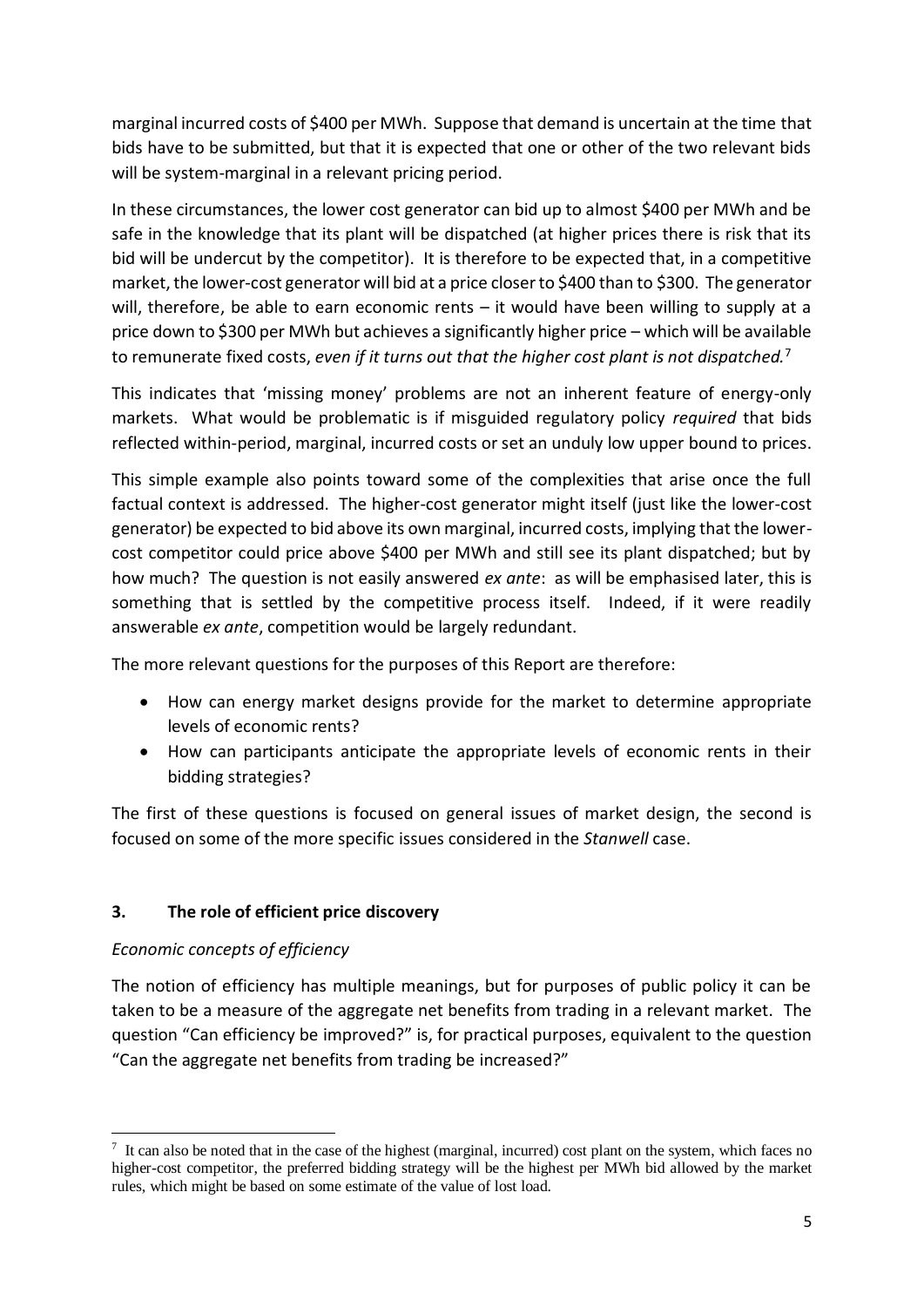A traditional policy-making categorisation of sources of efficiency gains is:

- Productive efficiency: can existing outputs be supplied at lower cost?
- Allocative efficiency: can available resources be re-allocated to increase the gains from trade?
- Dynamic efficiency: can available resources be re-allocated to increase the rate at which the gains from trade (the aggregate net benefits) increase over time?

In addition to these categories, efficiency in risk sharing also tends be an important consideration in energy markets, so we can add:

• Risk sharing efficiency: can risks be re-allocated in ways that increase aggregate gains from trade?

Productive and allocative efficiency assessments depend also upon the time period involved. A traditional distinction in economics is between the short-run and the long-run, based on the criterion of whether capital is fixed or variable within the relevant period. This is a crude, binary approximation to a more complex reality: in practice, the scope for varying capital increases with the length of the relevant real (historical) time interval involved.

Productive and allocative efficiency issues are usually assessed on the basis of a given state of economically valuable knowledge/information (i.e. knowledge/information that has bearing on economic transactions). Thus, in the traditional short-run/long-run distinction, the state of knowledge is held constant: there is no 'learning' as we moved from the shortrun to the long-run.

In contrast, dynamic efficiency is concerned with the expansion (or the variation<sup>8</sup>) of this state of knowledge/information, but it too brings into play considerations of time intervals. Thus, in a particular context the interest may lie in the discovery of economically valuable information over a very short period (e.g. knowing more about how much something is worth today/tomorrow) or over much longer periods (e.g. developing new technologies and new ways of doing things that will increase gains from trade).

Efficiency effects from these various sources are entangled and there are highly significant trade-offs amongst them. For example, pursuit of short-term allocative efficiency gains can, in some contexts, be harmful for dynamic efficiency, for example because it reduces incentives for discovery and innovation. Similarly, reducing the costs of risk via risk-sharing can come into conflict with the achievement of efficiencies in other dimensions by weakening incentives: there are trade-offs between 'insurance' and 'incentives' that appear as a relevant consideration for public policy decisions on a recurring basis across a number of areas of economic life, including in electricity markets.

**<sup>.</sup>** 8 Knowledge can be lost as well as gained.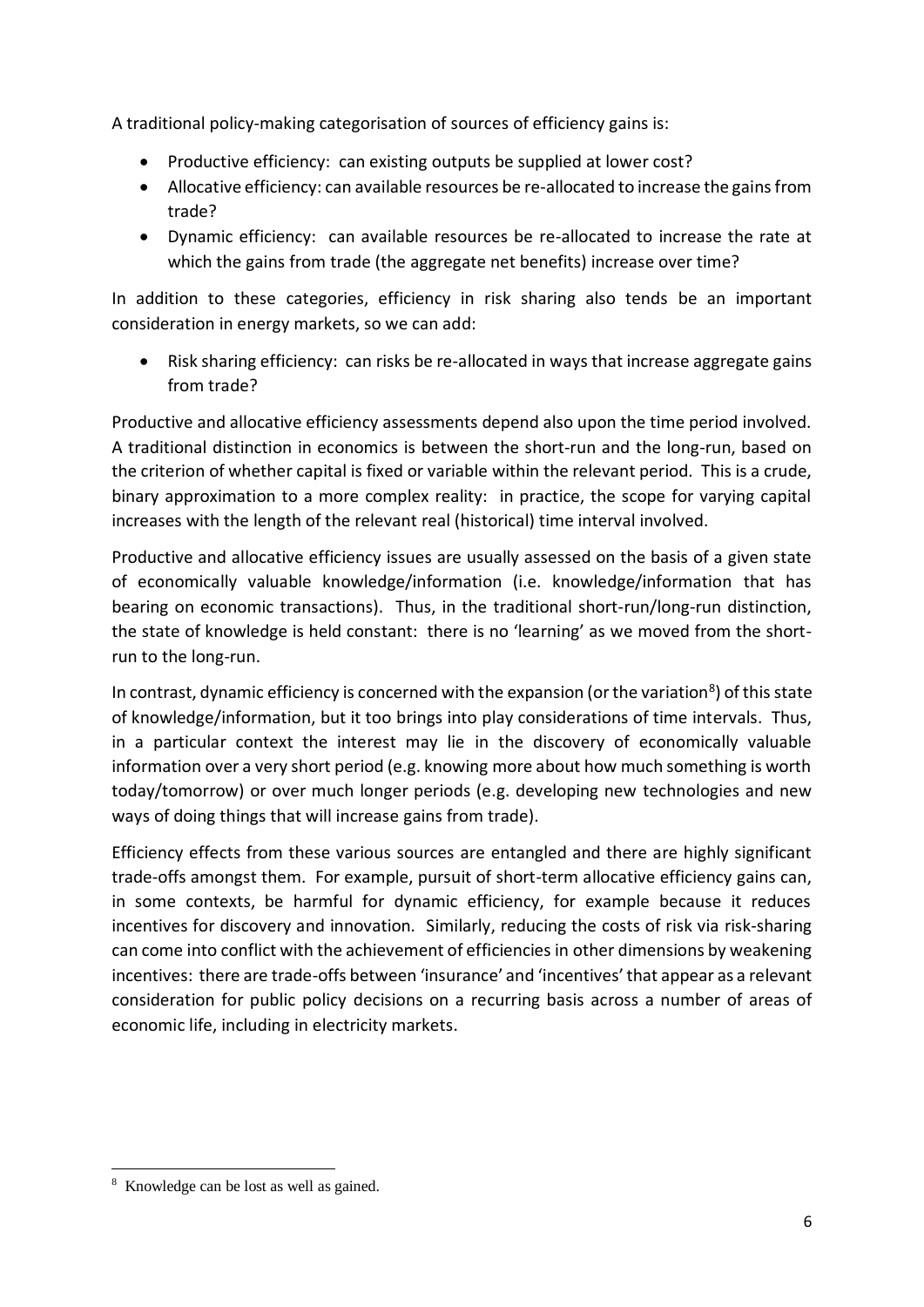### *Efficiency in dispatch*

Dispatch decisions in energy markets engage all aspects of economic efficiency. A full treatment is beyond the scope of this Report, but a number of salient points can be noted for electricity system designs that rely upon the establishment of a uniform, market-clearing price (rather than on prices determined on a transaction-by-transaction basis in the manner of pay-as-bid arrangements):

- Competitive bidding tends to lead toward a least cost generating mix (i.e. productive efficiency) for any given level of required output. A price is established and, at least on a short-term basis, electricity that can be generated at lower unit cost than the market price will be supplied whereas higher cost supplies will not be made. This is a tendency only, albeit a strong one, since it is always possible for a generator to misestimate the economic rents that are expected to be available in a pricing period and, by bidding a price that is too high, find itself under-bid by a competitor whose own costs are actually lower. Such events are part of the competitive *process* by which prices come to be determined and which tends to lead to a least-cost *equilibrium.*
- If there is demand-side participation in the bidding process, competition also tends to promote allocative efficiency: output will be supplied when buyers are willing to pay for it, but not otherwise.
- In many circumstances (and in common with the vast majority of other economic markets), individual market participants will likely have some degree of price influence. The implications of this will be discussed in detail later, but for the moment it can be noted that it implies, as already stated, that bidding behaviour in the spot market can be influenced by contract positions.

Perhaps the most salient point to note, however, is that whilst efficient price discovery  $-$  i.e. discovery of the price at which very short-term gains from trade in the wholesale market are maximised – can be considered to be a sufficient condition for achieving a strong tendency toward efficiency in dispatch, it is probably not a necessary condition. Put more accurately, it is unlikely that efficient price discovery offers substantial advantages over, say, more centrally planned approaches in dispatch efficiency.

To clarify, what is here meant by the 'very short-term' here is a period over which plant available to the system is a given. In these conditions acquiring the information required by a system operator to achieve efficient dispatch of the available plant is not an infeasible task and the historical evidence from periods before the development of wholesale markets does not suggest that there were major, systematic efficiency failures under the earlier arrangements. On this basis, whilst efficient price discovery has a significant role to play in achieving efficient dispatch in today's arrangements, it is not a role that adds *substantially* to dispatch efficiency. It is a largely replacement role, rather than a role that moves performance to a new level.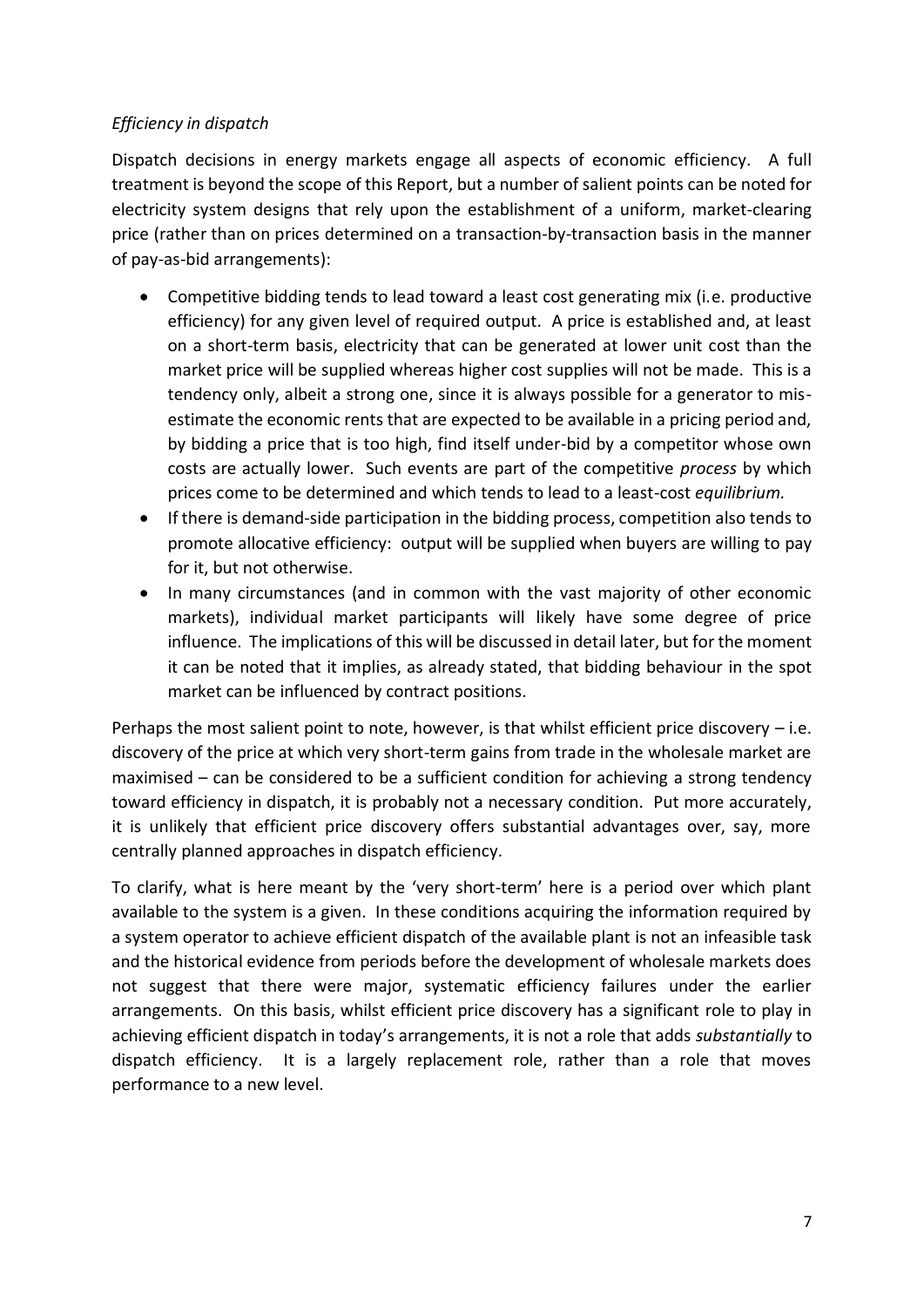#### *The more distinctive role of efficient price discovery*

What it is that efficient price discovery adds is more to do with the discovery of efficient levels of economic rents than with achieving efficient dispatch in the very short term. To see this, consider again the example discussed above of a step jump in the system, incurred, marginal cost of production from \$300 to \$400 per MWh. These two numbers do not in themselves determine an efficient price which, as discussed, may lie within a range from near the lower figure to something above the higher figure. That price remains to be discovered and its value will have implications for other decisions such as plant availability and longer term investment decisions.

One of the difficulties here is that electricity systems tend to exhibit limited demand side participation. If, for example, there was a continuum of price bids on the demand side, the 'demand curve' (i.e. the aggregation of buyers' bid functions) would 'pick out' a price in the relevant range and this in turn would determine the (very short-term) level of economic rent. For example, the lower cost producer might find that its bid was fully dispatched at, say, \$350 per MWh, but that any higher price would call forth significant demand curtailment. This is illustrated in Annex 3.

In the absence of demand-side bids within the relevant price interval this will not happen in the very short-term and the question becomes: how is price to be determined in these types of circumstances?

Under current NEM arrangements it is left to generators to determine the matter via their own bid functions. Thus, the low cost generator is allowed to choose the prices at which it offers output to the system/market operator and, among things, its preferred prices will depend upon its forecasts of what demand will be in the relevant pricing period. If demand is expected to be relatively low, it may seek to price relatively low in relation to its own costs, in the hope of winning business from a yet lower cost competitor in the event that the latter over-prices its output. If demand is expected to be a little higher in the pricing period, it might prefer to price at a somewhat higher level and, in effect, seek to obtain a higher contribution to its dynamic costs and its fixed costs.

This suggests that an unconstrained generator might seek to offer something more closely approximating a smooth bid function than its own, 'stepped' cost function might suggest. In practice, however, generators in the NEM are constrained to a degree by the restriction that they offer no more than ten price bands. There is therefore a question as to whether this restriction might constrain the price discovery process in ways that that limit the discovery of efficient prices. That is, the restriction may mean that, in their initial bids, generators' may bid 'too high' in some volume ranges and 'too low' in others because, speaking loosely, they have to approximate a preferred bid function with a more stepped bid function.

More specifically, given the wide range of possible bid prices, there may be particular issues to be addressed in periods of high demand relative to availability in that the magnitudes of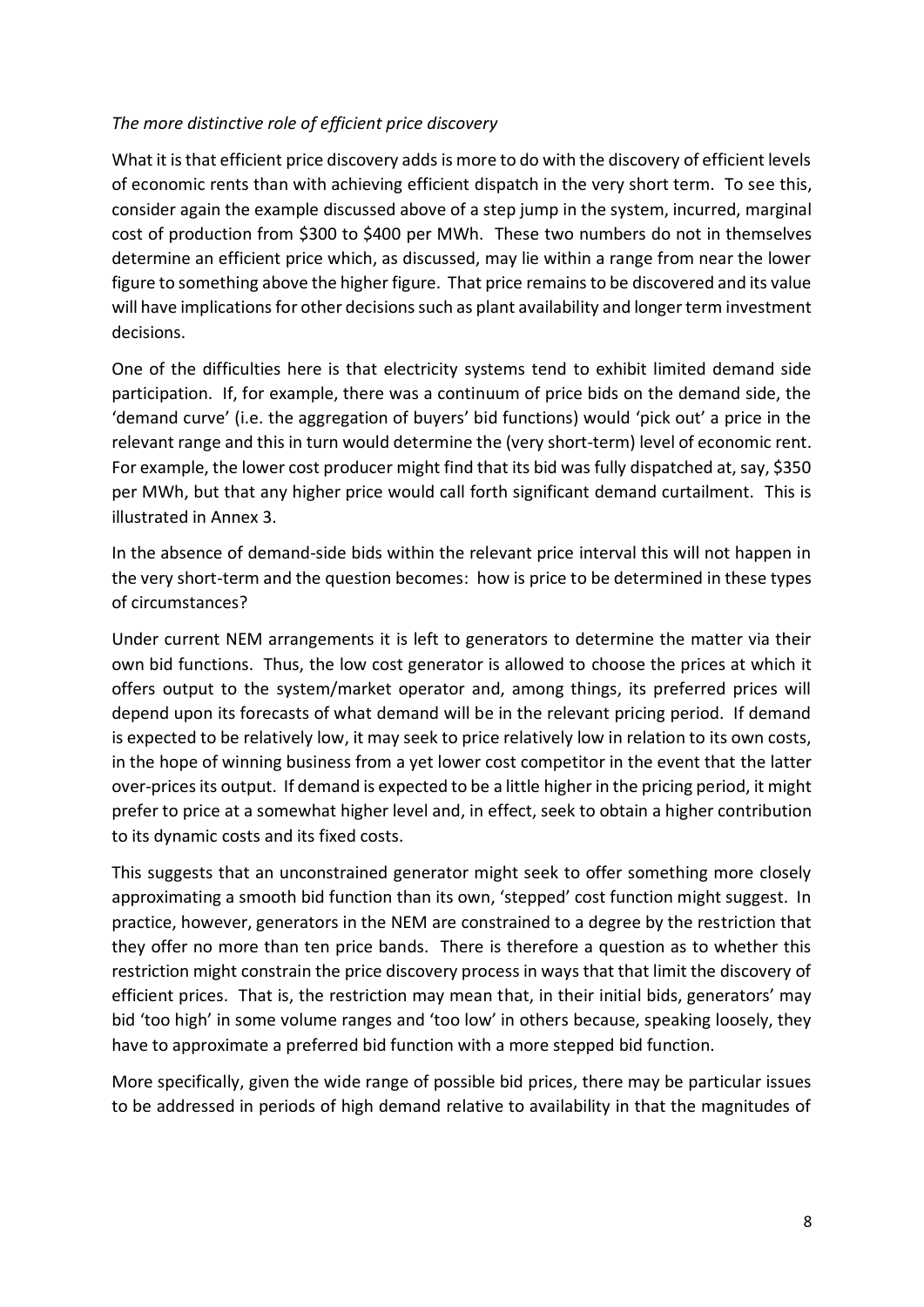the 'steps' in bid functions tend to be relatively high in these periods, such that deviations of constrained bid prices from unconstrained bid prices are also likely to be relatively large.<sup>9</sup>

In thinking further about what might happen in an unconstrained, competitive market it can be noted that generators can be expected to have good information about their own costs, including their dynamic aspects, but pricing strategies based around recovery of those and of other costs that are not directly related to the level of output in a particular period will depend upon them taking views on the state of demand for their output in a sequence of pricing and dispatch periods. The relevant demand is the 'residual demand', which not only depends on system demand in the relevant pricing period but also on the bid functions of other generators, which in turn will depend on rivals' costs and *expectations/forecasts* (rivals will be trying to anticipate their own residual demand functions). The information available to any generator will therefore be much more limited once it steps into areas outside its own domain.

Competitive bidding processes, then, are characterised by a continual updating of information as (always incomplete) new information becomes available and expectations are adjusted. To repeat, such updating of expectations will depend on new information about rivals' cost positions and rivals' expectations, including rivals' expectations of others' expectations, and so on in a potentially infinite regress.

Whilst generators will tend to have good information about their own dynamics, the relevant, within-pricing-period costs can and do change quickly. Even for generators, therefore, bids reflect contingent (albeit very short-term) forecasts of their own costs at the relevant dispatch times. The individual forecasts then need to be pieced together, via the spot market information provided, by the market/system operator.

Only when *all* supply-side and demand-side information is combined will the level of any scarcity rents be determined. Again, generators and demand-side bidders can anticipate/forecast the outcome and build it into their decision making, but it is important to realise that these should be recognised for what they are, *forecasts*, and that, even over short periods, forecasts in energy spot markets are only rarely 100% accurate.

In a nutshell, efficient *economic* costs are revealed in the process of price discovery; they are not something that can accurately be determined *ex ante* for the simple reason that the information required will not be fully available ahead of the price determination process itself. The effectiveness of this discovery process is an aspect of the (short-run) dynamic efficiency of the relevant market (recall that dynamic efficiency is to do with *changes* in information conditions).

In technical economic terms, what this amounts to is the result that *economic costs* and prices are jointly and simultaneously discovered/determined via the competitive process. The point can cause some difficulties because much regulation – in particular the determination of terms and conditions for use of network services – proceeds by setting prices on the basis of

<sup>1</sup> 9 Although, it can also be noted that it is in such periods that demand-side bidding may be particularly helpful in improving information conditions.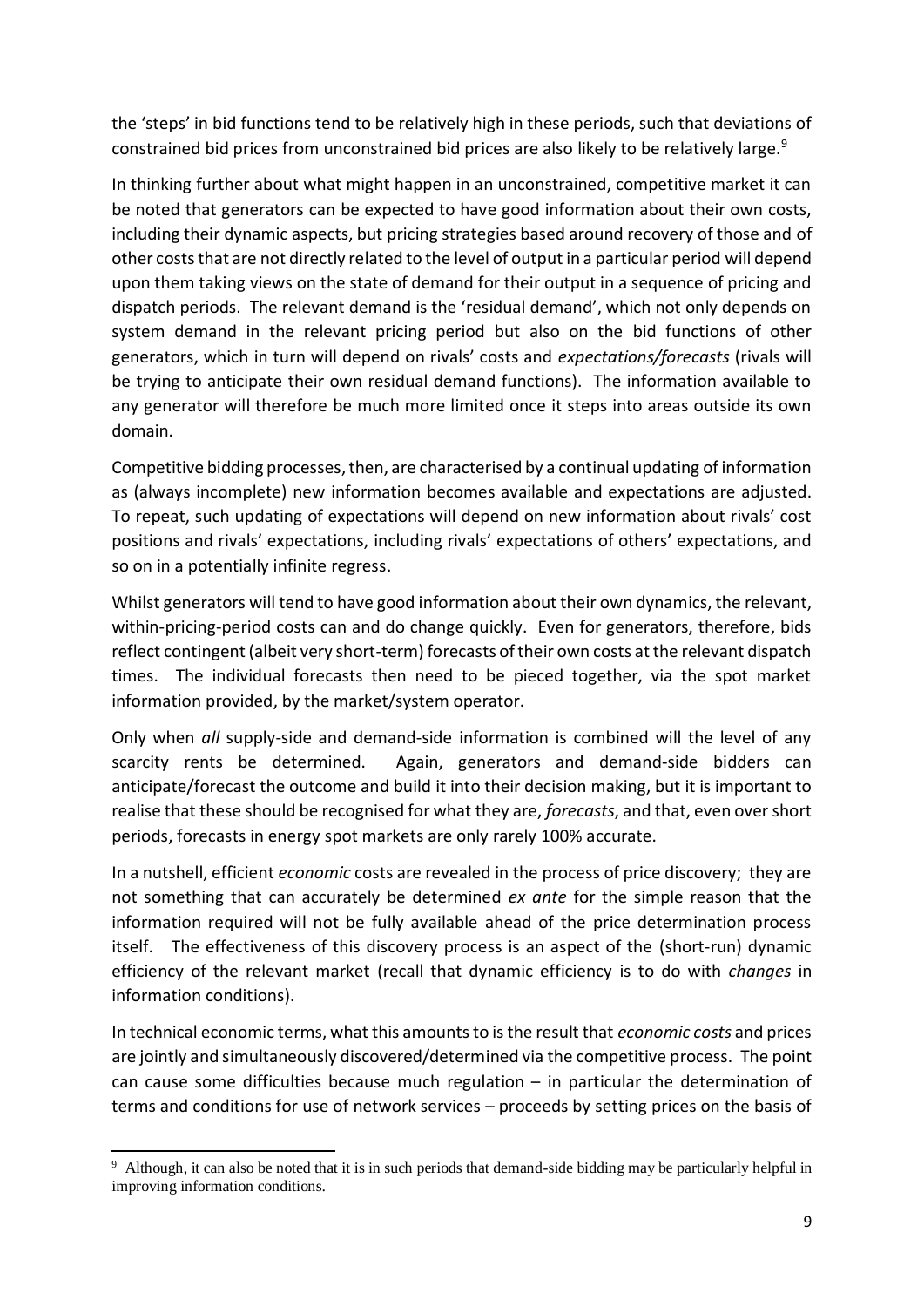costs. Moreover, because such an activity is governmental, there tends to be a heavy emphasis on seeking to rely, wherever possible, on cost estimation processes that are in some sense objective (in order to avoid decisions that might be said to be arbitrary).

Such approaches are unobjectionable given the regulatory task, but they are only so because, in the relevant circumstances, the alternative of competitive discovery/ determination of efficient prices is infeasible. That is, it becomes the best feasible option for the purpose of determining prices and costs for want of a superior alternative. However, when such an alternative is available the notion that economic costs should be estimated on an *ex ante* and 'objective' basis should properly be put to one side.

### *Efficiency in plant availability*

The above points have been made in relation to plant that is made available to the system to supply output in any given pricing period, but the availability decision itself leads to costs that are incurred whether or not the plant is actually dispatched. The prices that are determined therefore have significant consequences for the availability decision.

In systems that are characterised by payments for capacity as well as for MWhs supplied, there is an alternative source of revenues for generators. In energy-only markets, however, remuneration is by way of per MWh payments alone and the energy-price determination process is critical in ensuring that appropriate remuneration is established. Thus, for any given set of availability decisions, if market rules are such that prices are set below economically efficient levels, one effect that can be expected is a tendency toward inefficiently low levels of availability over time. When this happens it can cause the market price to be determined at inefficiently high levels over longer time periods.

## *Efficiency in investment*

Investment decisions are influenced by expectations of prices over rather longer periods than decisions about levels of generation for existing plant. Indeed, the relevant time periods for considering investment efficiency may extend out for many years or decades, and it is on these that we will focus.

Given this point, it is obviously the case that expectations of spot prices in the very near future will have only very damped effects on investment decisions. Nevertheless, the *price determination process* itself, partly embodied in the rules of the system/market operator, will tend to be more durable and, on that basis, the 'rules of the game' are a matter of some importance.

If, for example, there is a systematic bias toward the determination of prices that are lower than short-term efficient levels, the general expectation is that there will be a tendency toward inefficiently low levels of investment in plant: expectations that economic rents will be suppressed will feed into expectations of sub-normally low rates of return on investment.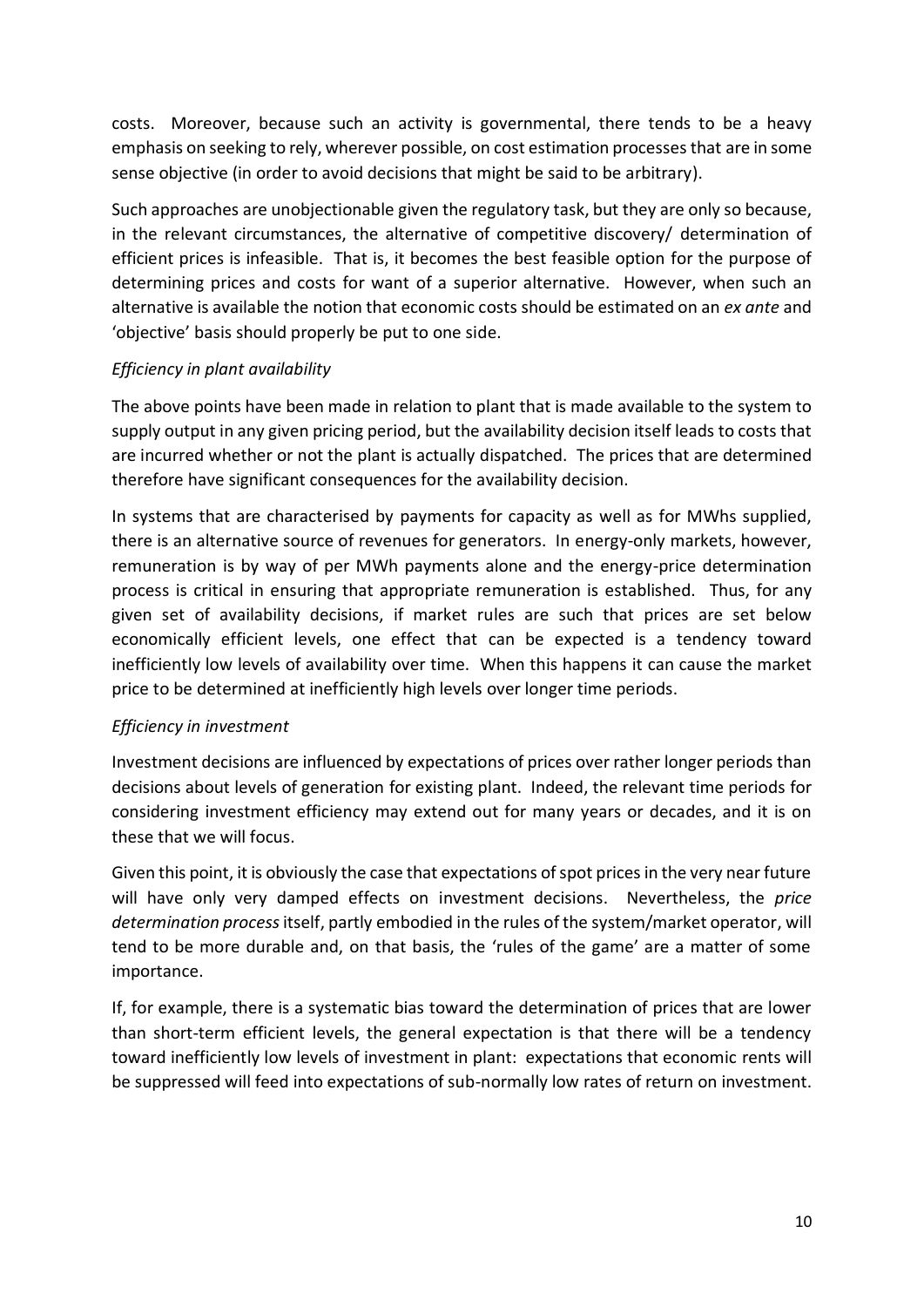Similarly, price determination processes that lead, in competitive conditions, to higher than efficient levels of economic rent will tend to lead to over-investment in generating plant.<sup>10</sup>

These points are unaffected by the ability of generators and downstream purchasers of electric power to enter into longer-term contracts, since the terms on which contracts are struck will be heavily influenced by expectations of future spot prices. Adjusting for the values associated with the different distribution of risks between the two transactional arrangements (contract and spot), it is not to be expected that a buyer would be willing to enter into a long term power purchase agreement at prices that would imply a significantly larger net present value of payments than might be expected from relying on spot purchases. Similarly, with the risk-adjustment proviso, a generator would likely be unwilling to strike a contract that yielded a significantly lower NPV of revenues than it anticipated would be available from spot sales.

### **4. Re-bidding and price discovery**

In light of the above remarks, the role of re-bidding in efficient price discovery is easy to see: circumstances can change and significant new, relevant information about costs and demand can become available, even over short periods. Even in highly competitive conditions – where competitive pressures are sufficient to cause generators to bid close to their forecast *economic* costs – generators may wish to re-adjust those forecasts (and again it is to be stressed that such costs depend upon factors such as power station dynamics and scarcity rents). Similarly, on the demand side energy retailers or large commercial users might glean new information about their own demand conditions and/or, in the case of end users participating in the spot market, about their costs of curtailment.

The most obvious, although far from the only, illustrative example is that of plant failure (or of lesser technical problems that affect output) in the period following the initial bids but before dispatch decisions are made. Such events are a familiar feature of electricity systems and, from an operational standpoint, all systems, whatever their design, have developed methods of coping with such events. The differences among systems are therefore usually more to do with the financial implications of such events: how do they affect prices, generating costs and financial payments?

In pooling systems such as the NEM, in the absence of re-bidding re-dispatch following the event will proceed on the basis of the bid functions of generators set out in their initial bids. These bid functions will not, therefore, reflect information concerning the event that has occurred. The system/market operator will, of course, have later, better information and will re-dispatch sets when the operational difficulties become known. In broad terms, the physical responses to the event will be appropriate, even in the absence of re-bidding.

**<sup>.</sup>** <sup>10</sup> The position in circumstances of significant market power is less clear cut: the excessive rents may be due to monopolistic restrictions associated with low levels of investment – they may be 'monopoly' rather than 'scarcity' rents – but the same high rents may stimulate higher investment by others. This could be cost-inefficient if the resulting investment costs are higher than they could have been if the generator with market power had done more in the way of investment itself.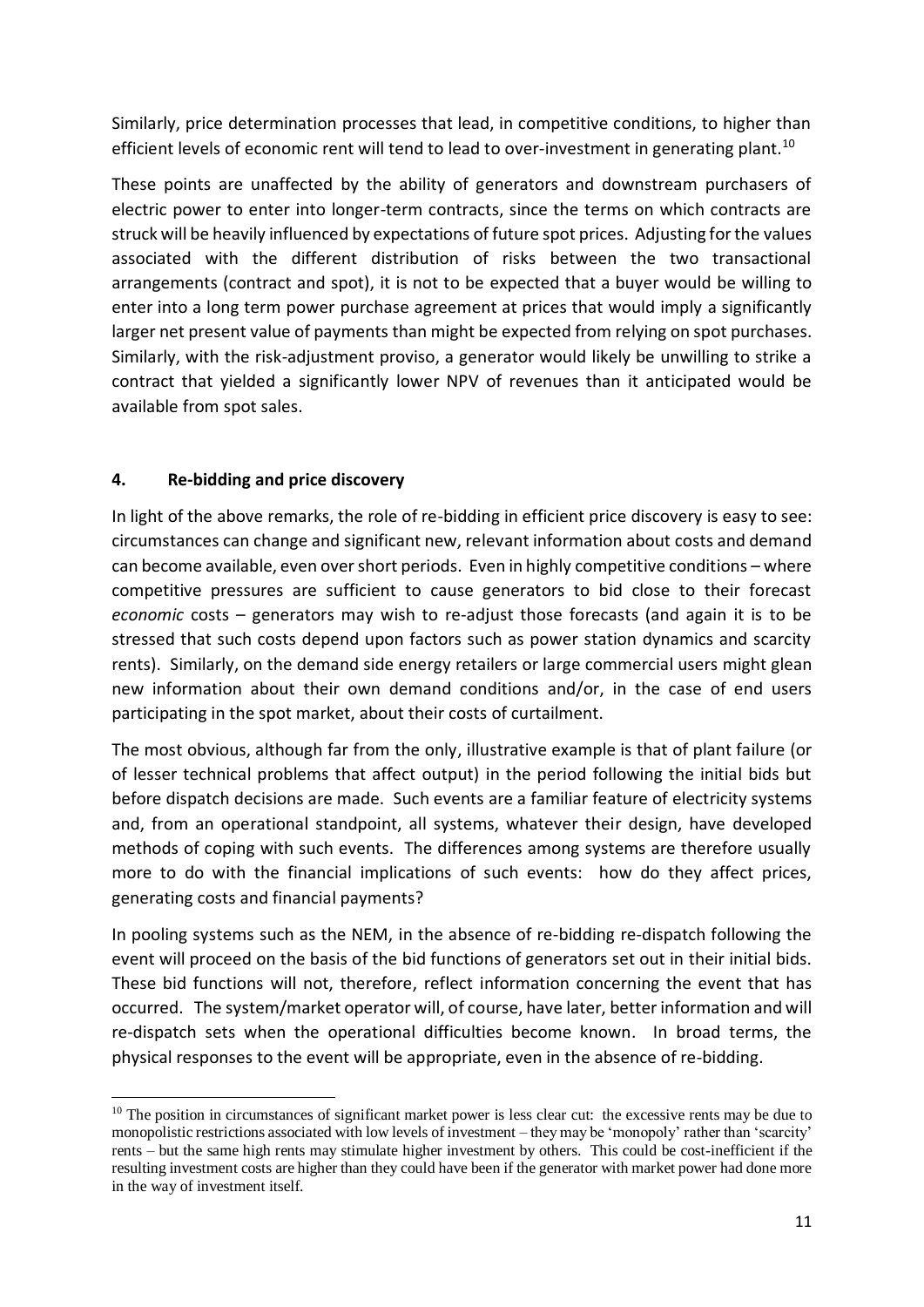What in effect happens is that there is a jump to a new, 'calculated equilibrium' position. For reasons given above, however, that 'calculated equilibrium' will be tend to be inefficient because it is based on out-of-date information (out-of-date bid functions). In particular, it is based on out-of-date assessments of the level of economic rents.

As discussed above, economic rents are things that are discovered/determined by the competitive process. In making initial bids, market participants will, explicitly or implicitly, base their calculations of *forecasts/expectations* of such rents, and these forecasts will depend on explicit or implicit assessments of how market conditions might change over the period between bids and dispatch. Subsequent events will typically invalidate the forecasts to greater or lesser extent. Re-bidding allows for the revisions of forecasts/expectations in the light of the new information and provides the system/market operator additional information on which to base dispatch decisions and, more importantly, price determination.

In other types of commodity markets the re-adjustments take place on a continuous, iterative basis. That is, bids and offers in those markets are continually adjusted in the light of changing information. When background conditions are such as to cause no major changes in expectations/forecasts, prices may be relatively stable. However, when background conditions do change in a way that falsifies forecasts or disturbs expectations, offers, bids and prices will typically change.

There are a number of points that are worth noting in this respect:

- It is *changes* in expectations that trigger the adjustments. Whilst these may be triggered by some change in the relevant economic environment that is readily observable, and can therefore be said to be 'objective' in some sense, the shifts could also occur in the absence of such a change. Thus, since a market participant may have based bids and offers on an expectation that something 'out there' will happen, an observation that it doesn't happen can equally well disturb expectations (e.g. the failure of a central bank to change interest rates in circumstances where a change was anticipated). Bids, offers and prices can therefore change in the absence of an immediately obvious, 'objective' correlate.
- Whilst a major event can give rise to a sharp and near instantaneous adjustment in bids, offers and prices, there is typically an iterative process of adjustment that takes place. This is the discovery process by which the expectations/forecasts of all market participants, which typically differ, exert their influence on market prices. Thus, if an event happens (or doesn't happen), any particular market participant may have a good idea of its general implications, but may be less clear about precisely how others will interpret the event (or non-event). Since the expectations and behaviour of others are material factors in determining how the participant will want to behave, there is some learning to do. The iterative process might be quite short in duration, particularly when all are responding to a familiar type of event, but it can be more protracted when the issues are more complex and uncertainty is greater.
- In cases where there is an 'objective' change in circumstances due to a plant failure, it is not just the plant-owning generator immediately affected by the turn of events that may reasonably want to change its bidding behaviour. The loss of plant will lead to a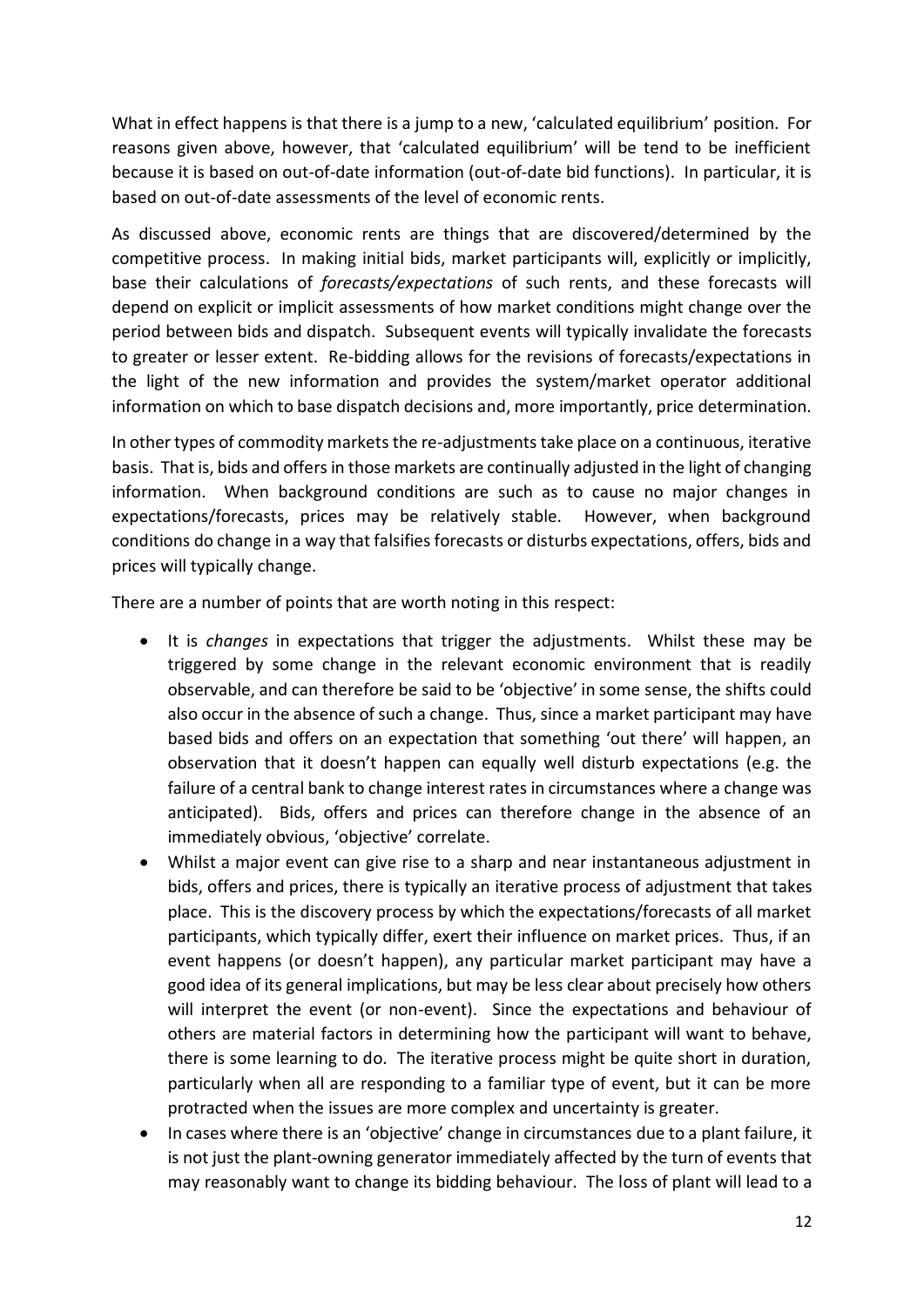shift in the residual demand curves of other generators, giving rise to changes in their bids too. Moreover, the bidding adjustments made by the generator directly affected are affected by its contract position. If the plant-owning generator finds that it has less contracted output to offer, it may bid more aggressively. Indeed, as shown in Annex 1 it may even choose to bid at lower than marginal incurred costs. Other generators may then wish to adjust their own bids in response.

Re-bidding in electricity markets replicates the discovery and adjustment features of other types of market. In very broad terms, its potential 'value-added' will depend on the value of the extra information that it is capable of discovery and it is on this question that policy approaches towards it may turn (we will address the other side of the coin, possible costs or inefficiencies that may arise from re-bidding in the next section).

Cost-benefit assessment of re-bidding in the NEM is beyond the scope of this Report, but a few of the particular characteristics of the market that are relevant to such an assessment:

- For market participants making bids, perhaps the most difficult, most uncertain (*ex ante*) consideration to be taken into account when deciding how to bid is economic rent, and this is where there is most to discover/learn. The economic value added by re-bidding is therefore likely to be higher where 'rent discovery' issues is of greater significance.
- For thermal generating capacity, lumpiness and very short term inflexibilities in production (operating dynamics) are sources of rent discovery problems.
- Rent discovery is made more difficult by limited demand-side participation in wholesale electricity markets. This means that the system/market operator lacks information that is directly relevant for efficient pricing.
- The effectiveness of rent discovery is also a function of the rules used to determine market prices by the system/market operator: as is the case for many administrative mechanisms, boundaries and discontinuities between what is acceptable and what is not acceptable may be introduced for reasons of administrative expediency.<sup>11</sup>

Finally in this section it can be noted that re-bidding arrangements can also have implications for the distribution of risk among market participants. Since the risk distribution is also affected by contractual positions / hedging strategies, the effects are complex. One possibility is that re-bidding could make spot prices more volatile because they are influenced by new information that becomes available between initial bids and dispatch, i.e. to new influences that add to the variability of prices. Even if that is the case – which is not inevitable: it depends on the precise nature of the adjustments that occur – the effects may be offset or mitigated by adjustments in contracting/hedging positions. That is, there are other ways in which the preferred distribution of risk can be attained.

#### **5. The potential for inefficiencies arising from re-bidding**

<sup>1</sup>  $11$  In the case of the NEM, for example, the rules exclude the possibility of a participant submitting a smoothly upward-sloping bid function.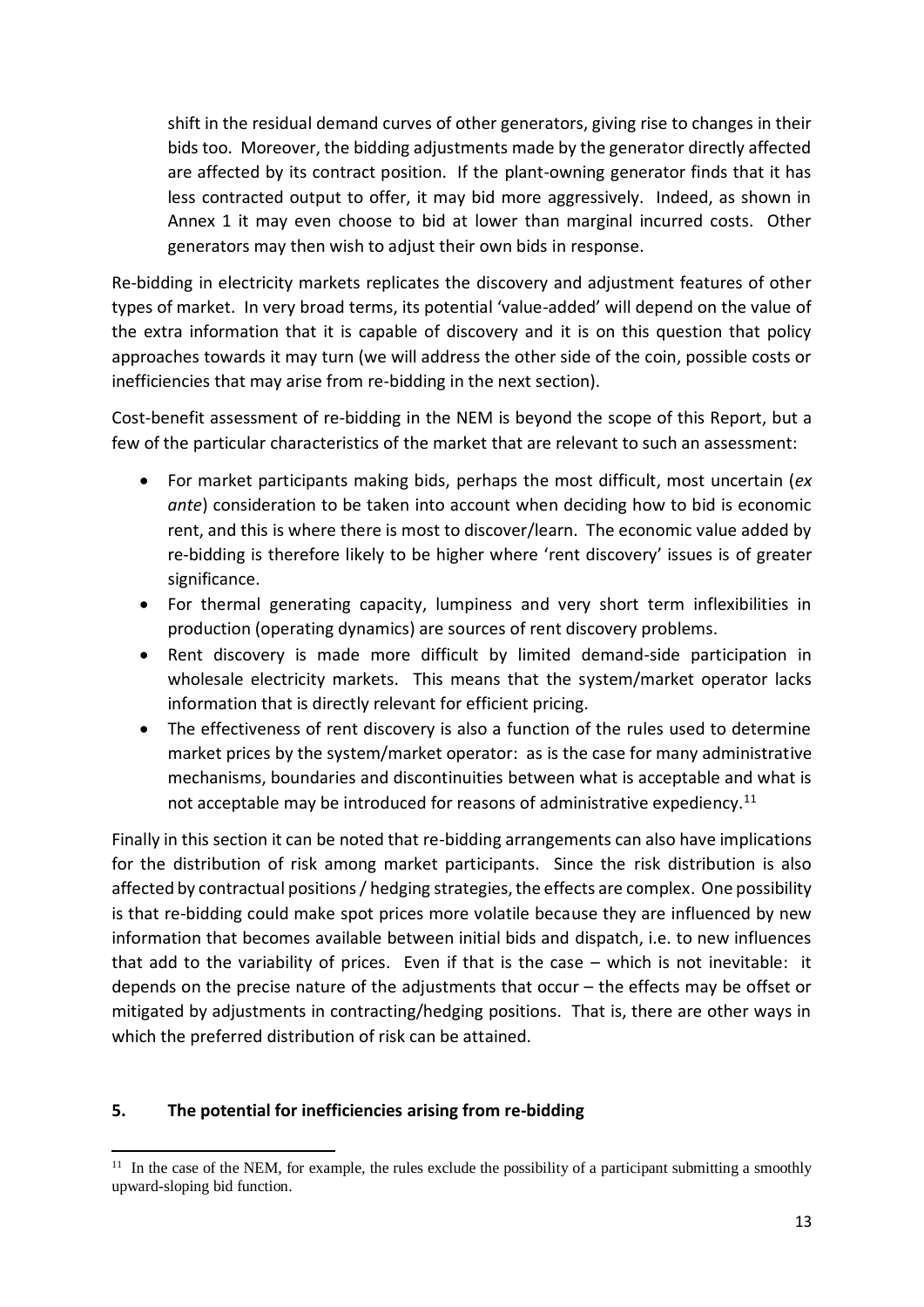Particular sets of economic arrangements only rarely come with benefits but with no cost and re-bidding options are no exception. This section of the Report serves to highlight some of the sources of potential costs.

#### *Limited responsiveness*

If the discovery of efficient prices relies upon an iterative process in which market participants respond to changes in new information, including information about how other market participants are bidding, it follows that very late re-bids – bids very close to dispatch decisions – are likely to be less valuable to the discovery process because they leave less time for the iterative process of price discovery to play out. This applies particularly to very late bids that follow a period of inactivity in re-bidding (a very late bid that is responsive to earlier bids is more likely to be part of a normal iterative sequence). The issue is nowadays familiar from behaviour in internet auctions with a defined and fixed end time for the posting of bids.

The immediate question that arises concerns the materiality of the effects and here it is relevant that the dispatch period in the NEM is only five minutes long and that re-bids can be made up until the beginning of the period. This effectively means that the response period cannot be shortened to less than five minutes, since responses can always be made in time for the next dispatch period. The iterative process can therefore be slowed, but only to a limited extent.

In periods of high demand relative to available capacity it is possible that the effect of a very late re-bid on prices may be significant, even if it is sustained for only a few minutes, but assessment of effects is complicated by the fact that, in the relevant circumstances, the observed change in the market price may not be a good measure of any inefficiency that is caused by the conduct. It may be the case, for example, that the efficient price is significantly higher than the price that would have prevailed in the absence of the re-bid, and it is the (undiscovered) efficient price that is the appropriate benchmark for assessing the actual (post-bid) price, not the price that would have been set by the system/market operator 'but for' the re-bid. Thus, it may be the case that the re-bid takes prices 'too high' for a short time period by leading to an over-shoot relative to the efficient price, but it is the overshoot that matters, not the difference between the price following the re-bid and the 'but for' price.

Assessment is further complicated by the fact that overshoots and undershoots are a normal feature of iterative discovery processes. Markets are never fully efficient and deviations from efficient, equilibrium prices are an inevitable part of the discovery process. Experimentation always has some costs.

Unlike in financial markets, adjustment of bids in wholesale electricity markets has potential effects on production decisions as well as on prices and these may give rise to more material concerns about efficiency. A change in the bid of one generator may induce another not only to change its own bid, but also to change its own production plans for the relevant period. Indeed, if a re-bid leads to a change in dispatch schedules – i.e. not just to the re-pricing of the prevailing schedule – adjustments in the output of other generators will be required. Such production adjustments typically involve time lags and costs, and costs tend to be higher the shorter the time period over which adjustments have to be made. Late re-bids therefore tend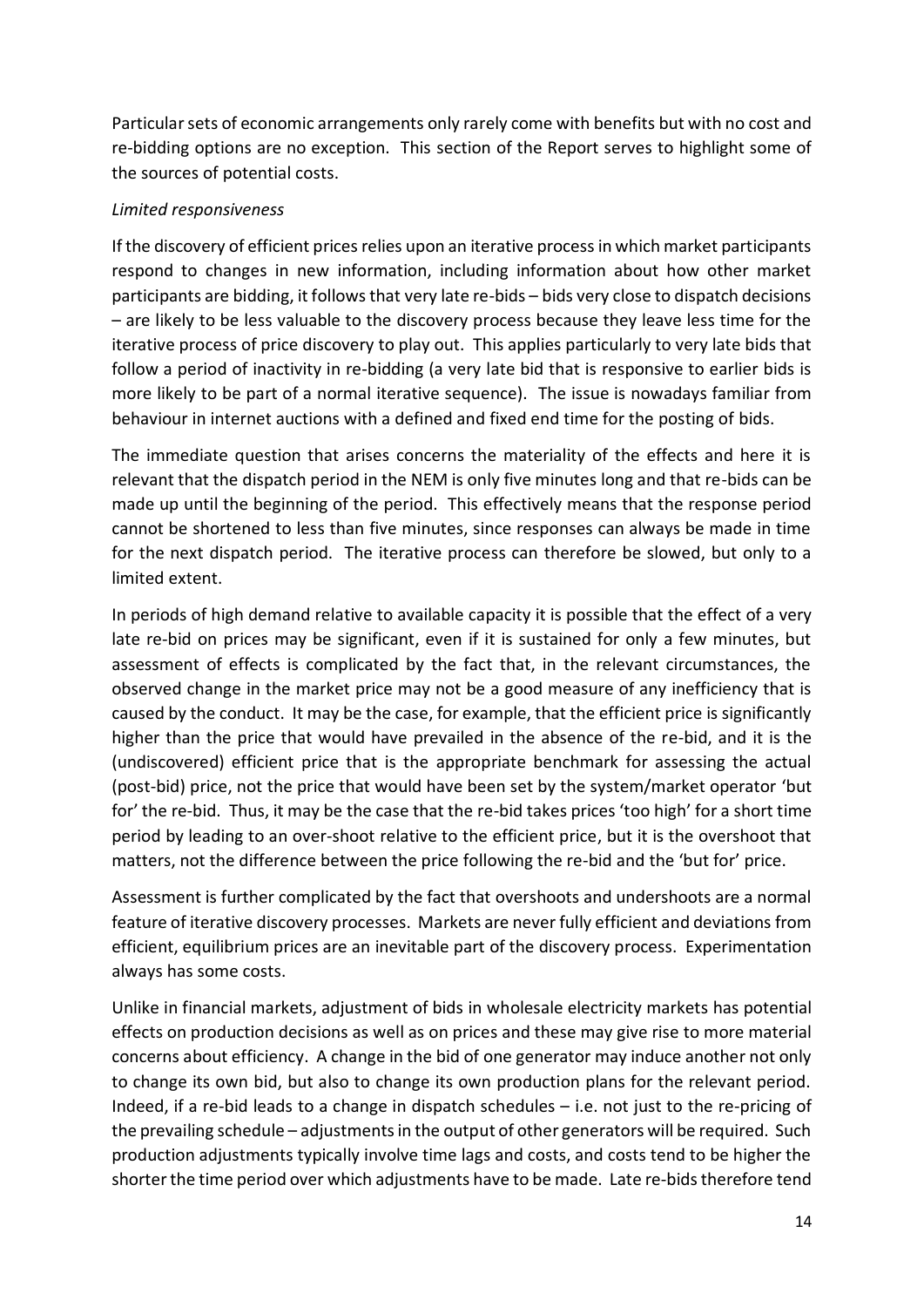to impose higher costs. The point will be developed a little more in the next section, but here it can be noted that there can be a potential 'externality' (an effect on third parties unaccompanied by compensation/payment from the party responsible for the effect) in situations in which re-bids can be made without cost to the party making them. In general, 'external effects' are potential sources of inefficiency.

One again, however, the situation is complicated by other factors. For example, there is a potential concern that in relation to fast response plant. A jump in price caused by a late rebid may lead to a ramping up of output from fast response plant. The appropriate reward for this would be the market prices established in the relevant dispatch periods, i.e. those in which the fast response plant was generating, but the NEM rules would determine the price on the basis of average prices in pricing periods for some part of which the plant was not dispatched. Hence, in circumstances in which the re-bid was very quickly reversed, the market price fell back again and fast-response plant was ramped back down again, all within the same trading interval, the fast-response plant would tend to be under-remunerated.<sup>12</sup>

On the arguments set out earlier this could, over the longer term, imply that less fastresponse capacity became available to the system, which would in turn tend to increase the payoffs from very late re-bidding and to increase the frequency with which it occurred. Whilst the effects of reduction of capacity of fast response plant on the system might be mitigated by adaptations of other plant that are designed to increase responsiveness, this does not affect the underlying point. Such adaptations would themselves be under-remunerated and would require extra costs to be incurred. That is, the incentive structure would continue to be 'tilted' against 'responsiveness' irrespective of the precise effects to which this would lead.

#### *Possible effects linked to frequency of price-signals*

Re-bidding increases the frequency of bidding in general and one of the potential pitfalls of this is that it can create opportunities for signalling among competitors that lead to higherprice outcomes. There has been a considerable amount of theoretical, empirical and public policy work on the issue in other markets.

The relevance of this work in the current context is arguable. On the one hand its significance could be low because the frequency of bidding in the relevant spot market would already be high even without re-bidding possibilities. There is a daily, day-ahead bidding process before any issues of re-bidding arise, so re-bidding frequency effects are incremental to an already high base. In addition, most major energy markets are continuously monitored by regulators and co-ordination among competitors is discouraged by the sanctions available in the event of findings of collusive behaviour.

**<sup>.</sup>** <sup>12</sup> Consider for example a re-bid that spikes prices in the last dispatch period of a trading interval, a fast response set is dispatched in the first two dispatch periods of the subsequent trading interval, and a reversal of the original re-bid takes prices back down again in the remaining four dispatch periods of the trading interval. Rather than being remunerated at the high prices in the two dispatch periods in which the fast response set was operating, the price achieved would be the (lower) average of the high and low price dispatch periods.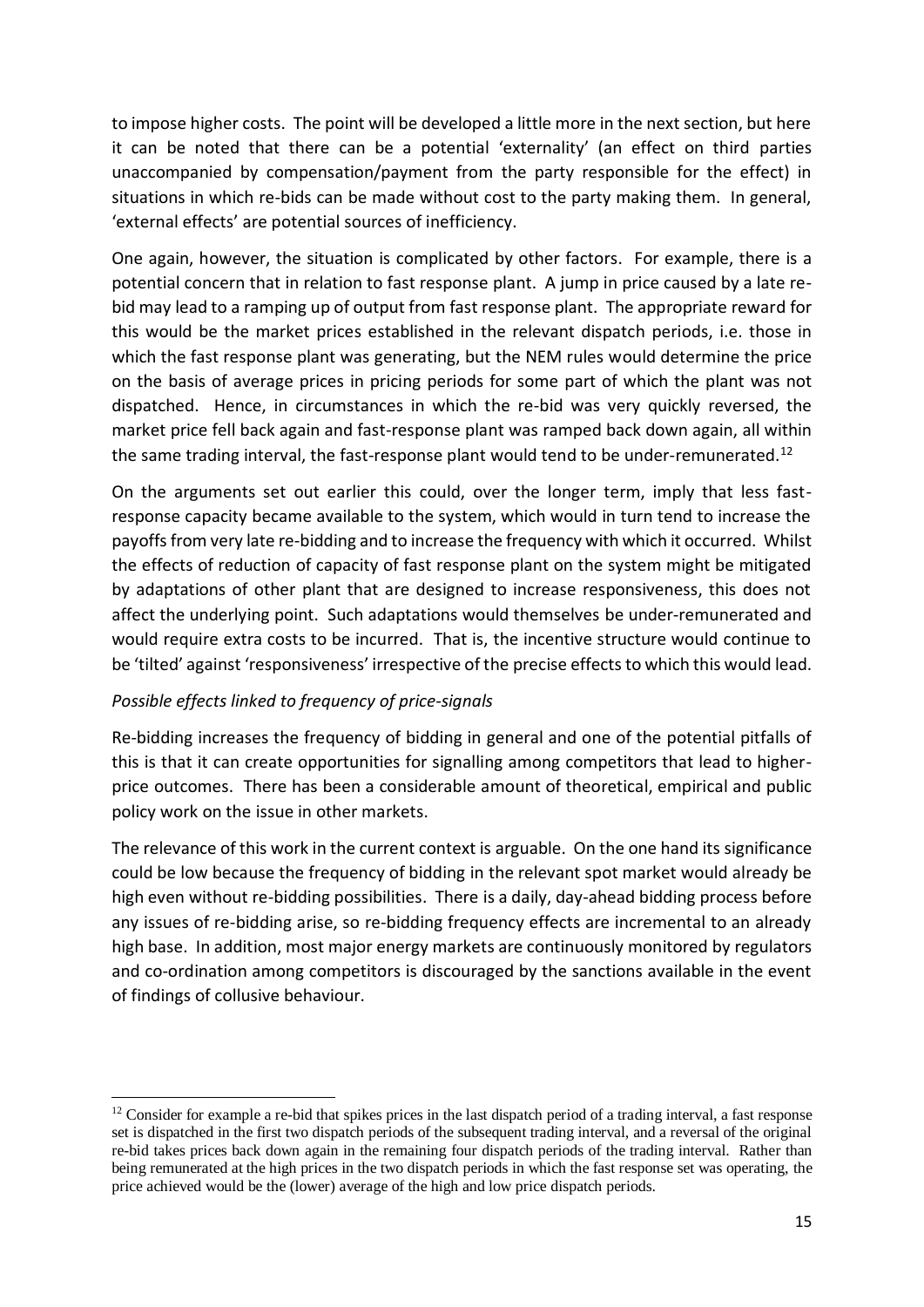On the other hand, it is possible that, given the frequency of day-ahead bids, incentives for aggressive pricing are already subdued and any further weakening of them could have significant effects.

The question may, in the end, reduce to one of materiality: signalling in re-bids aimed at coordination may exist, but its implications may be of a lower order of magnitude than in the kinds of context where such tendencies have been found to be a significant policy or enforcement problem. In bidding markets the problematic contexts tend usually to be associated with relatively infrequent, non-repeated auctions, such as for radio spectrum or for major procurement exercises. In these cases, competing bidders start from a position of very limited information about the bidding strategies of their rivals and have only a limited period of time in which to learn. The payoffs from signalling can be expected to be much higher in such circumstances and, on the basis of the empirical evidence, appear in a number of contexts to have been sufficient to overcome the deterrent effects of competition law.

### *Sequencing of bids and deception issues*

There are also possible issues raised by the 'two-stage' nature of the bidding process, an issue encountered in a past RPI study of reverse e-auctions in UK NHS procurement. In that case it was concluded that arrangements in which initial posted bids were followed by an 'openoutcry' auction process were liable to affect the opening bids (compared with what those bids would have been in a sealed-bid tender). Specifically, compared with a sealed bid tender, the opportunity afforded by re-bidding could lead to higher posted bids, since any initial bids could later be adjusted. Put simply, the initial bid could be used as a cost-free punt at securing the relevant contract at a higher price.

The corresponding issue in electricity is that the potential for re-bidding serves to weaken the 'firmness' of the initial bids. As well as weakening the information content of initial bids, there is a possibility that a generator might reason that it can make initial bids a little higher since, in the event that they are undercut and plant that it anticipated would be dispatched is not scheduled to be dispatched, they can be lowered if necessary.

Again, however, the problem appears likely to be less significant in a context in which 'opening bids' are made with high frequency and where any pattern could easily be detected by a regulator. As far as we are aware, re-bidding in the NEM, when it occurs, does not conform to a pattern in which initial bids are undercut and prices fall. However, if that is correct, it is not by and of itself decisive evidence of the absence of the inefficiency. In theory, at least, initial prices could be elevated, but not subsequently undermined by re-bidding, in which case what would be observed would be very little re-bidding activity.

Weakening the 'firmness' of initial bids also provides greater opportunities for the kinds of deceptive conduct that are familiar in financial markets and which can be labelled 'market manipulation'. The issues here are somewhat different from the traditional concerns of competition law and policy since, although they can be said to involve notions of economic efficiency, the way in which inefficiencies come about is not the same. More specifically, inefficiencies arise from deceptive conduct aimed at influencing the expectations of other market participants.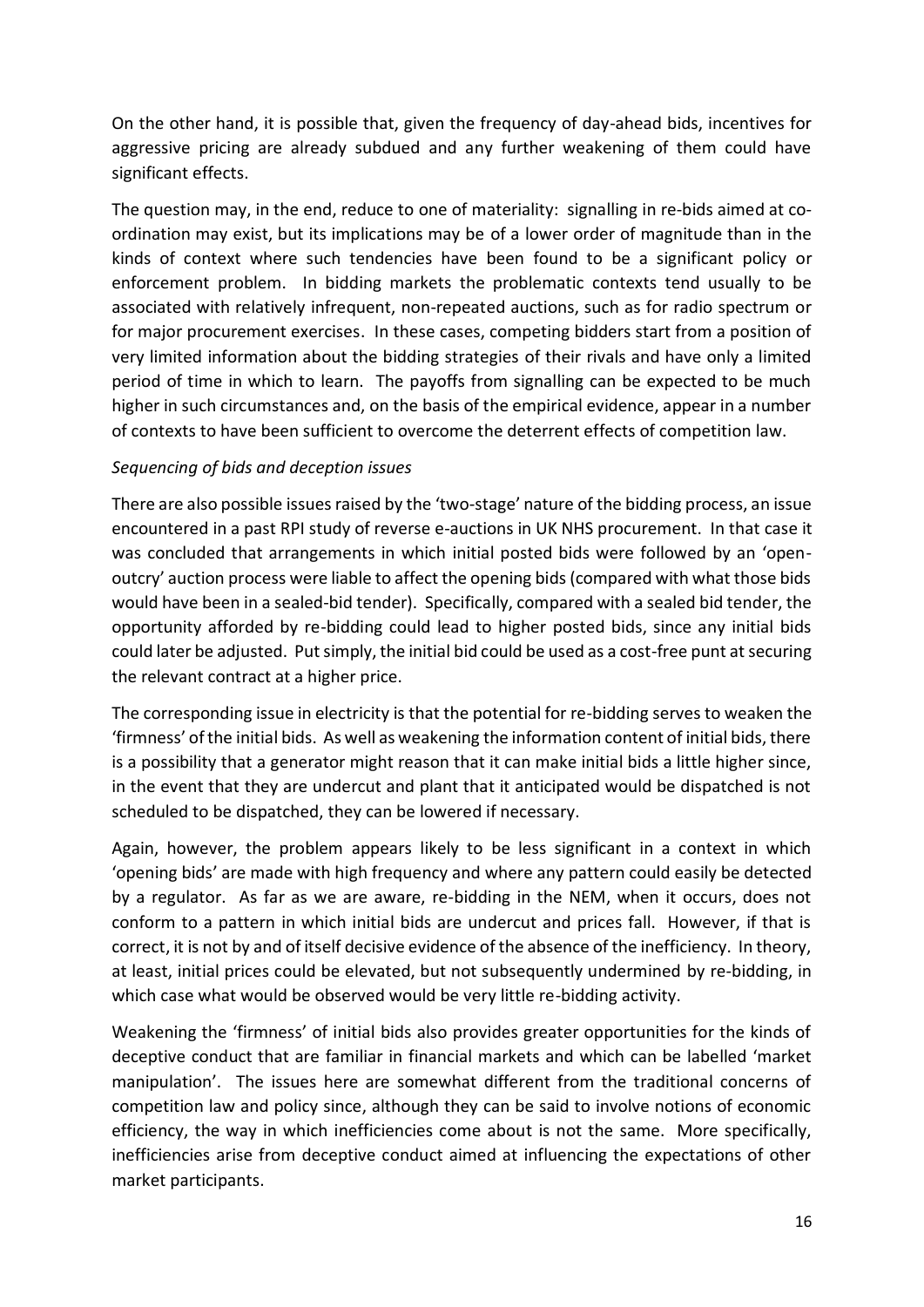This is a deep and difficult area – see the complexities of financial markets regulation – and here it will simply be noted that lack of firmness in initial bids coupled with re-bidding opportunities increases the scope for deceptive conduct. An initial bid could provide the system/market operator (and hence other market participants, via their interpretations of information later released by the system/market operator) with false information about a generator's intentions, which can later be exploited by, say, a very late re-bid.

The inefficiency/harm caused arises from the degradation in the reliability of the information that is made available to market participants. Competitive markets can be described as 'discovery processes' and deceptive conduct serves to impair the effectiveness of information discovery. The problem is ubiquitous in market systems and it would be utopian to believe that it can be eliminated entirely. The relevant policy tasks are therefore chiefly to do with initial assessment of the materiality of the problem in a given context and, if the problems are found to be sufficiently material, with the development of methods of mitigation.

### *'Regulatory arbitrage' / gaming of the rules*

Another relevant issue in the current context might be re-bidding that seeks to take advantage of opportunities to increase revenues afforded by the relevant rules. For example, in short time periods when demand is hovering just below a large upward step in the bid function the NEM rules allow a generator to re-allocate a quantum of output from a lower to a higher price band. This moves the 'step' in the bid function to the left (in diagrammatic terms) such that the system/market operator continues to dispatch the same level of output from the generator, but at a substantially higher price.

The tactic is constrained by a number of factors, some of which are set out in the *Stanwell*  judgment. For example, if the system/market operator is sitting on a lower price bid that can be called on to replace the re-allocated quantum, the re-allocation may be unprofitable on account of lost volume. If it is the case that there is no alternative bid in play  $-$  i.e. if demand increased a little it would be the generator's higher price bid that would be accepted next – there remains a question as to whether or not the volume re-allocation is inefficient, which in turn raises the question of what is the relevant efficient price.

At first sight the answer to the second question seems clear enough: it is the lower of the prices in the two bands, since demand is insufficient to warrant dispatch of output higher than was originally bid in the lower band. However, the banding itself is constrained by the market rules. It may well be the case that the higher price would be inefficient, but it could also be the case that, in the relevant conditions, the lower of the prices is also inefficient on account of being 'too low'.

Whilst it may reasonably be concluded that regulatory limits on the number of price bands can give incentives to 'manipulate' prices in the neighbourhood of the discontinuities that they create, it is much more difficult to conclude in any particular case that, *given the discontinuities*, the behaviour that is observed is actually inefficient. As indicated, the market rules force approximations and the efficiency issue reduces to a comparison between two, different 'approximations'. In the end, whether harm is done may depend upon whether there is a systematic tendency toward the less good approximation.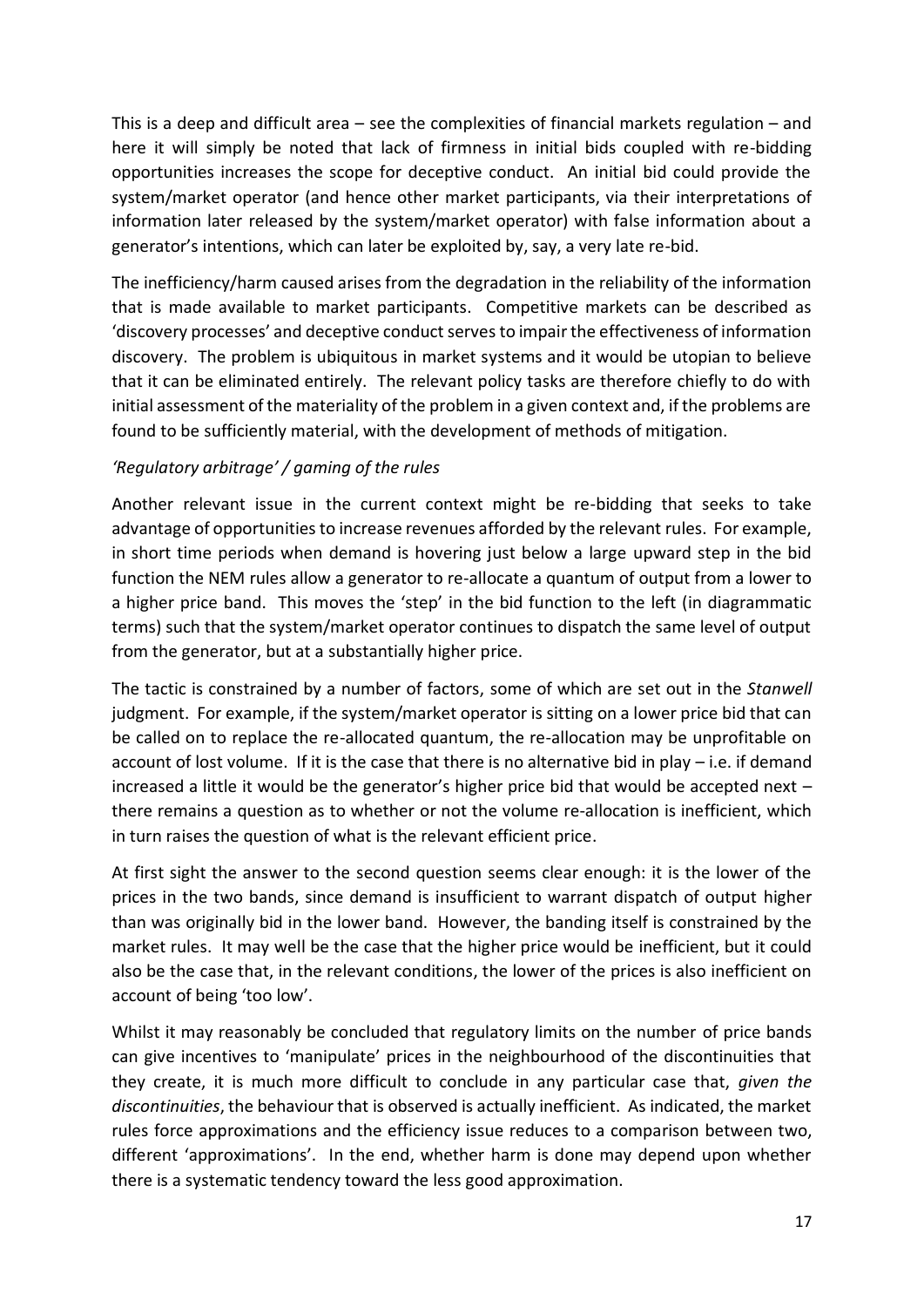Gaming of the rules is an issue that has attracted considerable attention in the analysis of electricity markets, but the particular type of conduct at issue – moving output from one price band to another in a generator's bids  $-$  is just one example of a much more general phenomenon that occurs when, usually in the name of administrative expediency, boundaries are created that do not correspond with clear-cut distinctions in economic realities. An administrative regime might, for example, place different burdens on larger or smaller firms, and base the distinction between the two categories on some bright line measure of the size of the firm. Incentives then tend to be heavily distorted in the neighbourhood of the boundary. For example, a firm may choose not to expand on account of a discontinuous upward jump in regulatory costs that would be encountered if did expand.

Full analysis of the efficiency implications of administrative arrangements that create such 'threshold discontinuities' will therefore properly take account of the trade-offs between administrative expediency and the effects of the distortions of incentives that may be caused. Among other things, this will likely have to take account of what might be called the 'population density' in the neighbourhood of the threshold, which affects the frequency with which distortions of incentives might serve to affect behaviour, as well as the magnitude of the harm caused in the problem cases and the administrative benefits of the thresholds themselves.

## **6. Incentives for inefficient re-bidding**

The general incentive for inefficient re-bidding is the increased profitability that may result. Assessment of incentives therefore involves examination of the various ways in which this might come about.

## *Late re-bids to take advantage of non-responsiveness*

A re-bid may trigger both pricing responses (re-bids by rivals) and physical responses (e.g. a change in the dispatch decisions of the market/system operator). Price reactions by rivals can be very quick, down to a period of a few minutes under the NEM rules, but physical responses may take longer, particularly if it involves calling on plant with slower response times. The payoffs from inefficient re-bidding can therefore be expected to be higher in the latter type of circumstances.

Non-responsiveness is much less of an issue during the early part of the period following the submission of initial, day-ahead bids. Re-bids early on in the period likely allow adequate time for adjustments by other market participants and, in relation to achieving efficiency in dispatch, by the system/market operator. Significant incentives for inefficient re-bidding that is aimed at exploiting non-responsiveness are therefore likely to occur as the time to dispatch shortens to an interval in which dynamic constraints on adjustment, such as ramp rates, start to have a material effect. In general, the incentives tend to be at the maximum at the last possible moment before dispatch, i.e. the last moment that a re-bid can be submitted.

Perhaps the biggest risk of harm/inefficiency occurs from late re-bidding becoming a normal feature of a market. In such circumstances, anticipations that re-bidding is more likely to take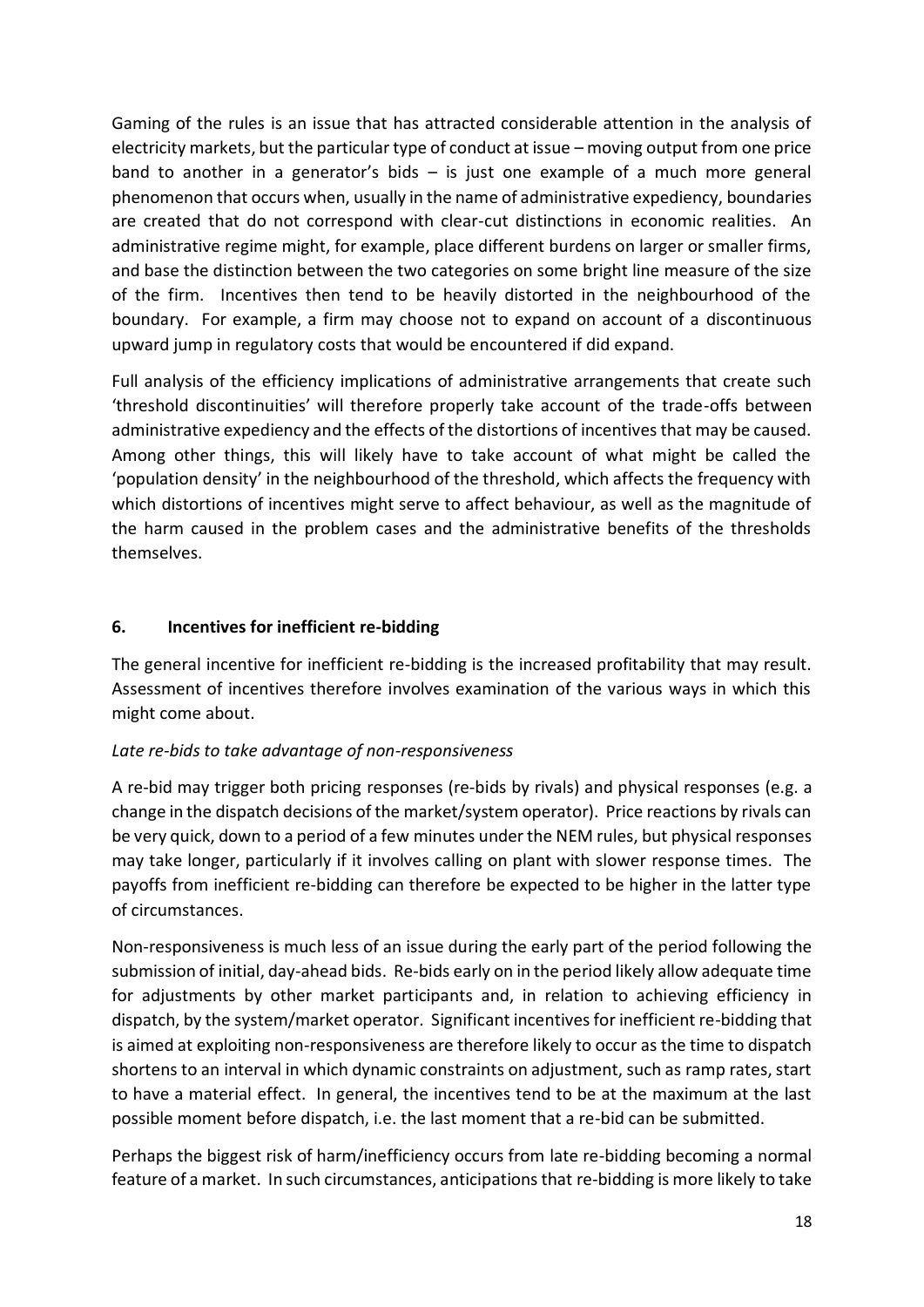prices up rather than down may create a risk that initial bids will come to reflect the lower responsiveness of market participants at the end of the re-bidding period, rather than the greater responsiveness at the beginning. To the extent that a likelihood of such an eventual outcome is taken into account by a late re-bidder, the effect will be to further strengthen the payoffs from, and therefore the incentives for, the bidding strategy.

For completeness, it can be noted that the directional effect of declining responsiveness is not necessarily always toward higher prices, and that there can be incentives for late rebidding that is efficient, not inefficient. In economics, the theory of contestable markets provides a vivid illustration of how non-responsiveness can provide incentives to undercut prices that are above 'competitive' levels by making hit-and-run pricing more profitable. This depends, however, on the ability of the price-cutter to adjust its own production very quickly and is probably only feasible in relation to highly flexible plant.

### *Regulatory arbitrage*

The AEMC's consultation document raises the possibility of generators being able to use the disparity between the 5 minute dispatch interval and thirty minute settlement interval to increase the level of price. As discussed above, there appears to be a potentially adverse effect on fast response generators in circumstances in which the market price first rises then falls within the pricing period. If fast-response generators are under-rewarded on account of the averaging that takes place over a pricing period, it can be expected that other types of plant will be over-rewarded (by the same calculation), so there does appear to be an incentive for inefficient re-bidding associated with the disparity between dispatch and pricing periods.

The materiality of the incentive effect is not immediately obvious, however. If fast-response volumes are small in relation to the total volume supplied to the system, the revenue transfer to other types of plant might be expected to correspond with relatively small movements in the market price. It is beyond the scope of this Report to seek to quantify the any such effect.

## *Trading on information*

Information relevant to the determination of market prices has economic value and traders naturally seek to use their information in the most profitable way. Re-bidding strategies will therefore be influenced by the relevant incentives, whether they are efficient or inefficient, since re-bidding both makes use of information available to the generator concerned and also provides new information to other market participants. As indicated above, there may be incentives to delay bids in order to squeeze out extra revenues. As also indicated, whether or not this is a 'problem' will in part depend upon whether it serves to offset biases in arrangements that tend toward the suppression of returns from economic rents or to raise prices above efficient levels.

Assessing informational issues is a difficult area for public policy, as revealed in the complexities of insider trading rules. Policy on insider trading is fraught with controversies, with some holding that its efficiency effects are benign, particularly if such trading is carried out at relatively low levels (on the ground that it provides incentives for the acquisition of information) and others taking a zero-tolerance position. There is more agreement on the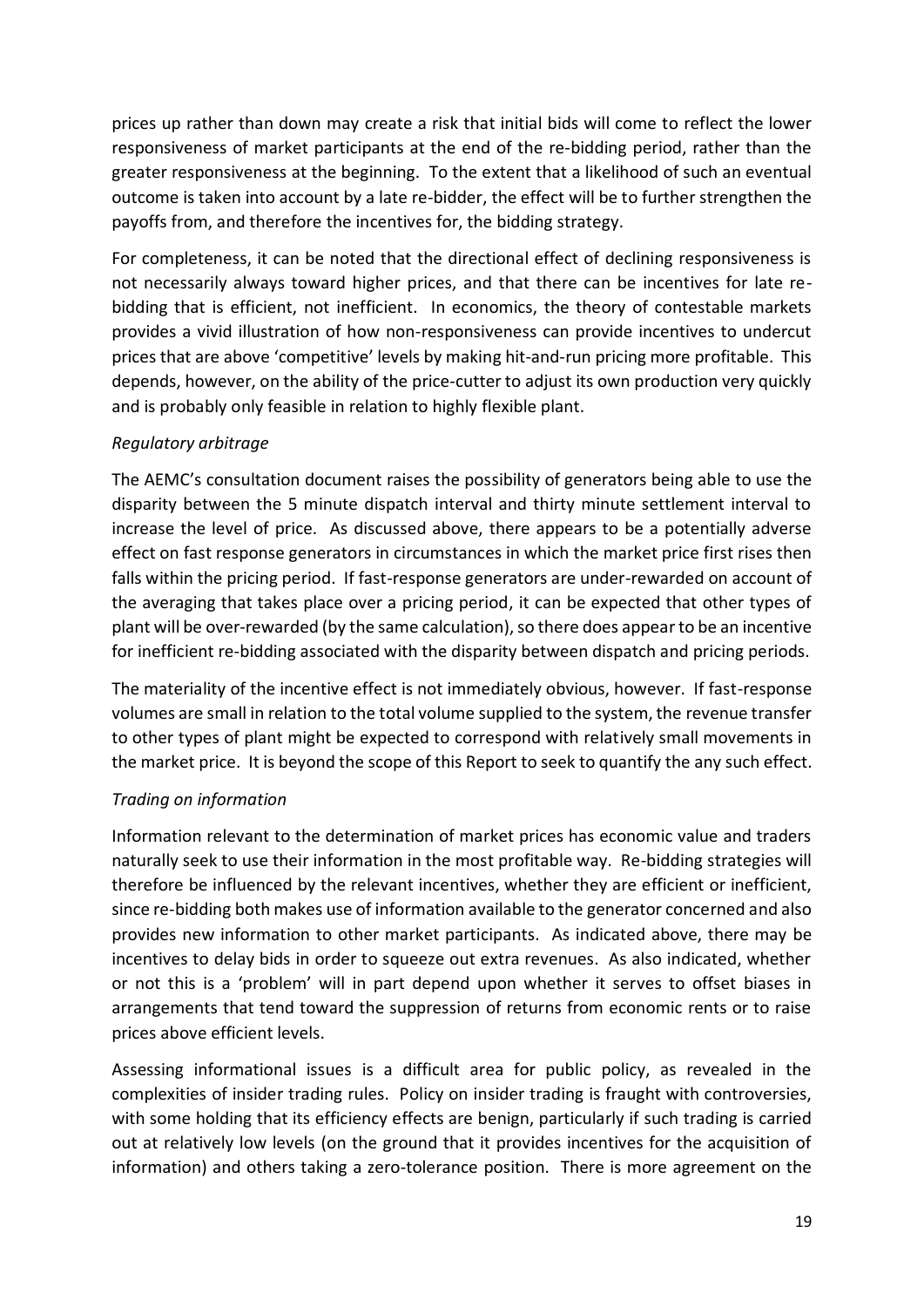proposition that enforcement is exceedingly difficult, and that seems a relevant consideration for any consideration of how 'undue delay' in re-bidding might be addressed in electricity markets. Thus, it would be difficult in practice to distinguish between conduct that was simply the result of a strategy that said "wait until better information is available before re-bidding" and one that was based on deception or intentional delay aimed at exploiting declining responsiveness.

### *Contract positions and vertical integration*

As discussed earlier, bidding strategies, including re-bidding, are influenced by a generator's contract position and/or by the extent of vertical integration. Thus long positions in the wholesale market establish incentives to bid higher, short positions (e.g. when the generator is contracted to supply more than it can produce) establish incentives to bid lower, in both cases relative to a counterfactual position in which there are no fixed price contracts.

In wholesale electricity markets that are surrounded by well-developed contractual markets, contract positions can change quickly, via trading in those financial markets. Bidding incentives can therefore change quickly too, in ways that are not captured by conventional indicators of price influence such as measures of market concentration and of pivotality. The incentive effects, and hence the potential volatility of such effects, exist whether or not rebidding is allowed, and they affect re-bids as well as initial bids.

### **7. The relationship between inefficient re-bidding and market power**

The relationship between 'inefficient re-bidding' and 'the exercise of market power' is, to a substantial extent, one of semantics and influenced by the meaning ascribed to each of these terms. Accordingly, and as discussed in this section, appreciating differences in the conceptions and understandings of these terms is important when it comes to developing appropriate public policies and practices for the NEM.

## *Different conceptions of inefficient re-bidding and market power*

In discussions of the proposed rule change the term 'strategic re-bidding' has sometimes been used to refer to situations where a generator has a profit incentive to submit a re-bid so as to change the wholesale price even in the absence of new 'objective' information. Referring to such conduct as 'strategic bidding' is potentially confusing however in that the label then encompasses types of conduct that would not ordinarily be called 'strategic'. It is better therefore to think in terms of efficiency, where the term 'inefficient bid' can be used for any action that does more harm than good, i.e. others are harmed and that harm exceeds the benefits of the conduct to the bidder.

Given this, the first question to address is: does inefficient re-bidding automatically equate to an exercise of market power, i.e.: are 'inefficient re-bidding' (in this sense) and 'the exercise of market power' synonymous, or can the two forms of conduct be distinguished. Here, it is relevant to note that different conceptions of market power are used in economics.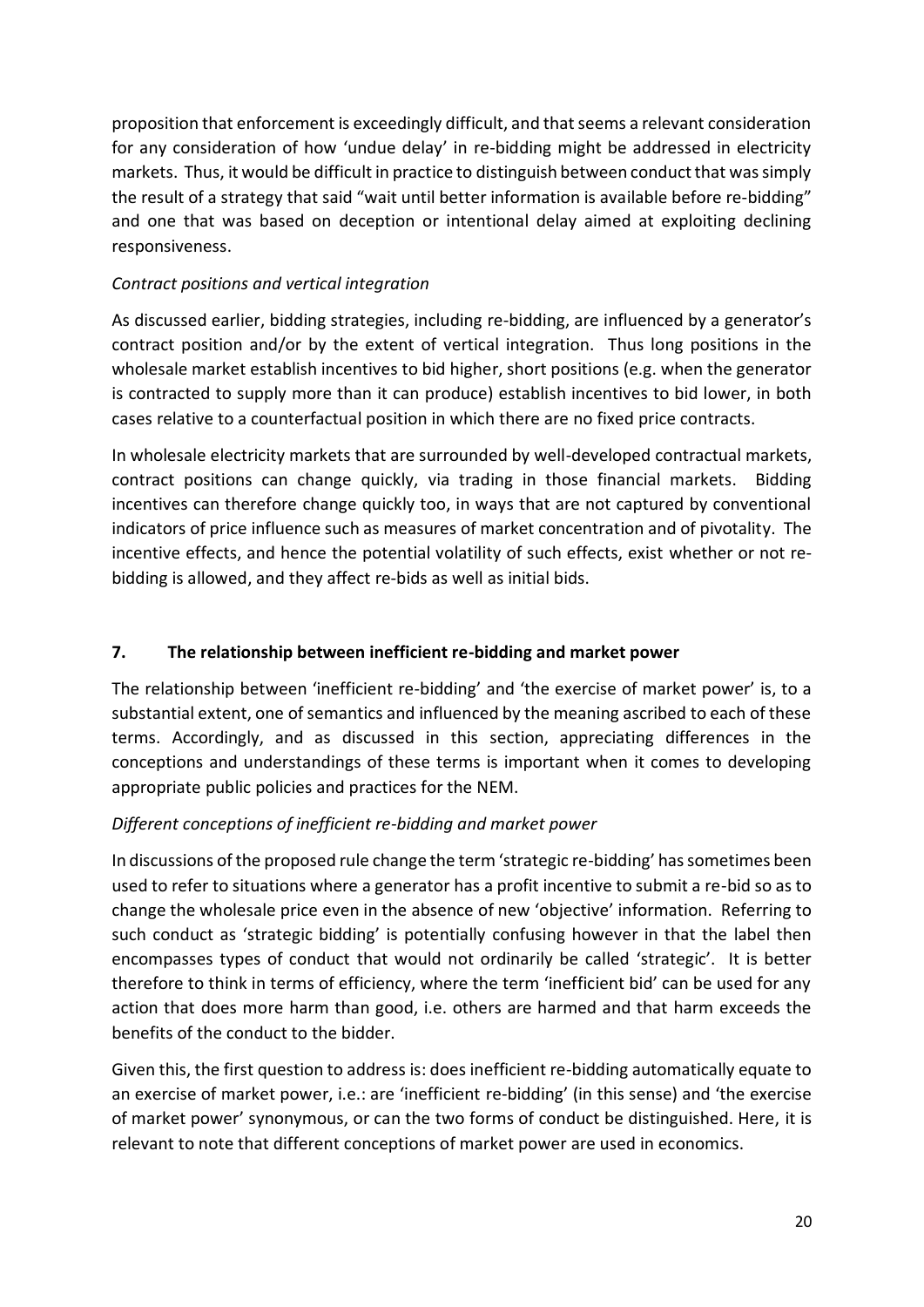One definition of market power is that it amounts to the ability of a business, or group of businesses acting collectively, to *influence* the market price.<sup>13</sup> Another is that amounts to an ability of a firm to set a price in excess of marginal cost. An immediate point applies to both definitions: neither is of much practical use without further development because they imply that market power almost ubiquitous and hence that the state of there being no market power is a theoretical construct that is almost never observed. This is unhelpful in making distinctions between economic sets of circumstances that do, or realistically may, actually exist.

What matters much more is the *degree* to which prices can be influenced by one party or group of co-ordinating parties, or to which prices can be set above some relevant measure of economic costs, since there is evidence that a high degree of influence tends to be linked, albeit not in an exact way, to inefficiency, i.e. to harm done, which is the matter of ultimate concern. The relationship is not exact because price influence can have beneficial effects as well as harmful effects – indeed modest levels of price influence are generally beneficial, hence their ubiquity – and the balance of advantages and disadvantages is sensitive to the particular details of the relevant context.<sup>14</sup>

For these reasons the term market power in competition law and public policy generally appears with a qualifying adjective such as 'significant' or 'substantial' so as to focus on the issue of interest, the degree or level of such power. Moreover, usage of the term itself only tends to occur when the degree of market power is thought to lie above some (often fuzzy) threshold level. Thus, a market in which individual participants each have only limited price influence would typically be described as "competitive", not as a market characterised by low levels of market power, even though it can be maintained that the latter description is accurate.

In relation to the follow up question, when is market power to be considered significant or substantial?, the implicit benchmark is once again the potential for its exercise to cause inefficiency/harm. Since public administration has costs of its own, engagement with market power issues tends only to occur where the potential for harm is sufficiently high to warrant the incurring of such costs.

In markets where prices are relatively stable over time the typical approach is to examine whether prices are elevated for a sustained period, usually measured over a period of a year or more. In electricity markets, where prices can spike to very high levels for short periods and where significant harm might become an issue over a much shorter period, a different approach is warranted, though the principles remain the same. The question is simply whether the net present value (NPV) of potential harm is sufficiently high to warrant the attention of public regulation, taking account of the costs of such regulation.

-

<sup>13</sup> Stoft (*Power System Economics,* p 318) notes: "*Market power is the ability to affect the market price even a little and even for a few minutes. This definition may sound harsh, but it is not. It is simply a definition without punitive implications."*

<sup>&</sup>lt;sup>14</sup> Price influence is central to the discovery processes that drive economic adaptation and progress.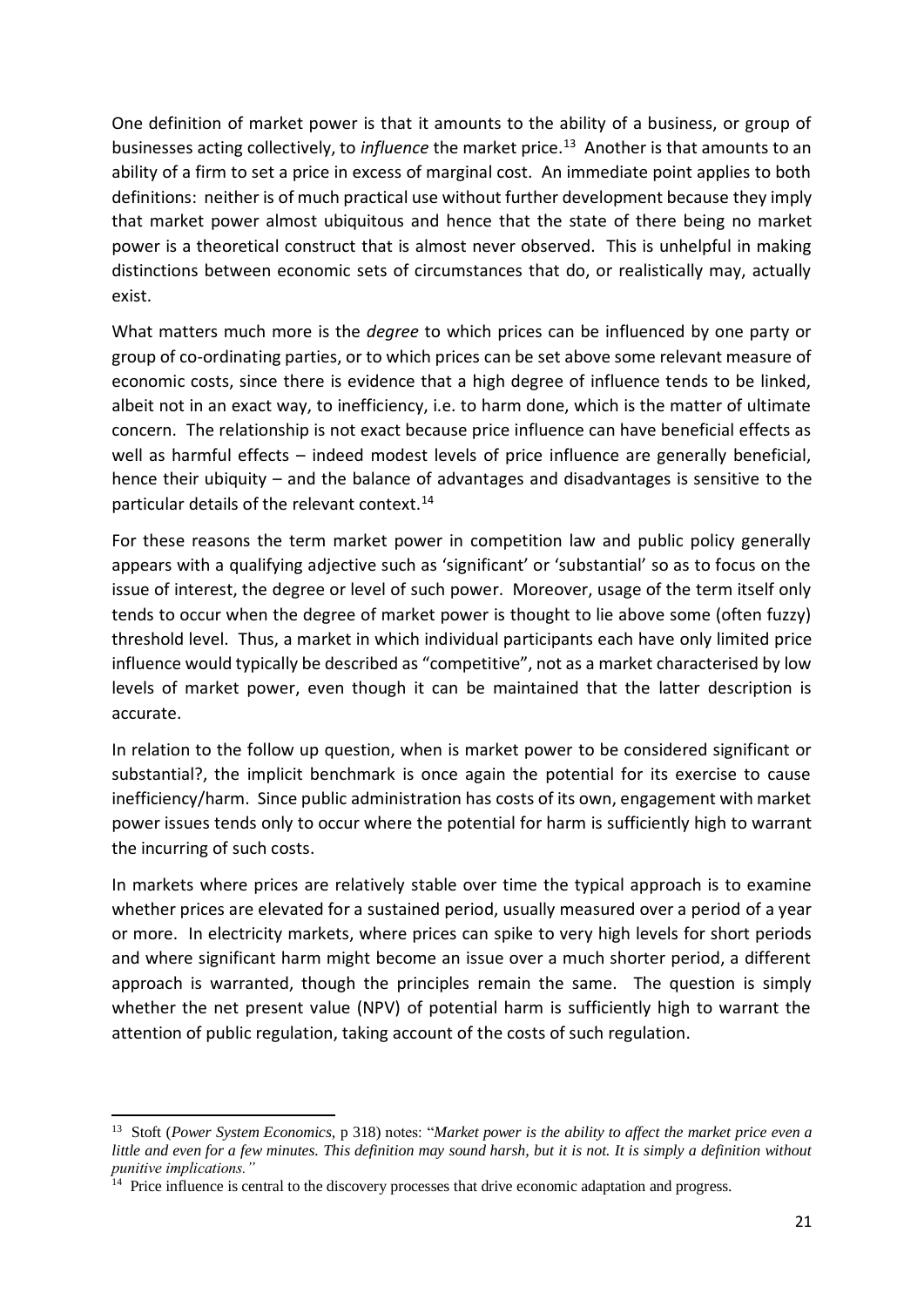In this context, it can be noted that the AEMC, in its recent assessment of a rule relating to generator market power, adopted a definition of 'substantial market power' which referred to a (relatively) long-term measurement of power, involving an examination of the ability of a generator or group of generators to increase *annual* average wholesale prices above *long*run marginal costs and to sustain prices at that level because of significant barriers to entry.<sup>15</sup> This is consistent with a normal competition law approach and there is no conceptual difficulty in extending the definition to encompass assessments of rather shorter term price movements, or periodic but recurring spikes in prices, which lead to a deviation between the NPVs of revenues and costs of equivalent value to that implied by the AEMC test as currently specified. In both cases the NPVs of the returns from above-cost pricing, which is the underlying measure of the potential for harm, would be the same.

Given these points, references to market power are best confined to situations in which the potential for inefficiencies in bidding processes are at a level consistent with general policy thresholds. Lesser degrees of price influence can then be referred to simply as 'price influence' and their implications for efficiency can be assessed on that basis. All re-bids in the NEM involve price influence, or more strictly anticipated price influence, in this sense – they would not be made if they were expected to have no effect on the market price. The substantive policy questions are, therefore, not to do with definitions, but rather with the causes and effects of inefficient re-bids and with the materiality of the effects.

#### *Transient price influence or pricing power*

In its final rule determination on generator market power in the NEM, the AEMC referred to individual instances of re-bidding using the notion of 'transient pricing power'. This was defined as the ability of a generator to bid electricity into the market at prices above shortrun marginal costs in situations of tight supply and demand. The manifestation of transient pricing power takes the form of occasional price spikes.

On one interpretation of terms this type of behaviour might be considered an example of 'inefficient re-bidding'. However, in its final decision on the market power rule change the AEMC drew the conclusion that occasional price spikes were an inherent feature of a workably competitive market since they allowed firms to recover their fixed costs. In short, the exercise of transient pricing power was seen as generally *efficient*, because it allows firms to recover their *economic* costs.<sup>16</sup>

In terms of the earlier discussion in this report, this accords with the notion that the ability of a generator with marginal cost of \$300 per MWh operating in a context where the next lowest cost set on the system has a marginal cost of \$400 per MWh can legitimately price up to \$400 per MWh without this raising any policy issues (it is how we would expect a business with lower costs than a competitor to behave in a normally competitive market). The lower cost generator has pricing power/price influence, but it is not problematic.

<sup>-</sup><sup>15</sup> AEMC, *Potential Generator Market Power in the NEM*, p 20.

<sup>&</sup>lt;sup>16</sup> The AEMC did, however, qualify this point by noting that individual instances could in some circumstances be harmful and that appropriate remedies lie in the CCA and the good faith provisions of the rules (see further the discussion below).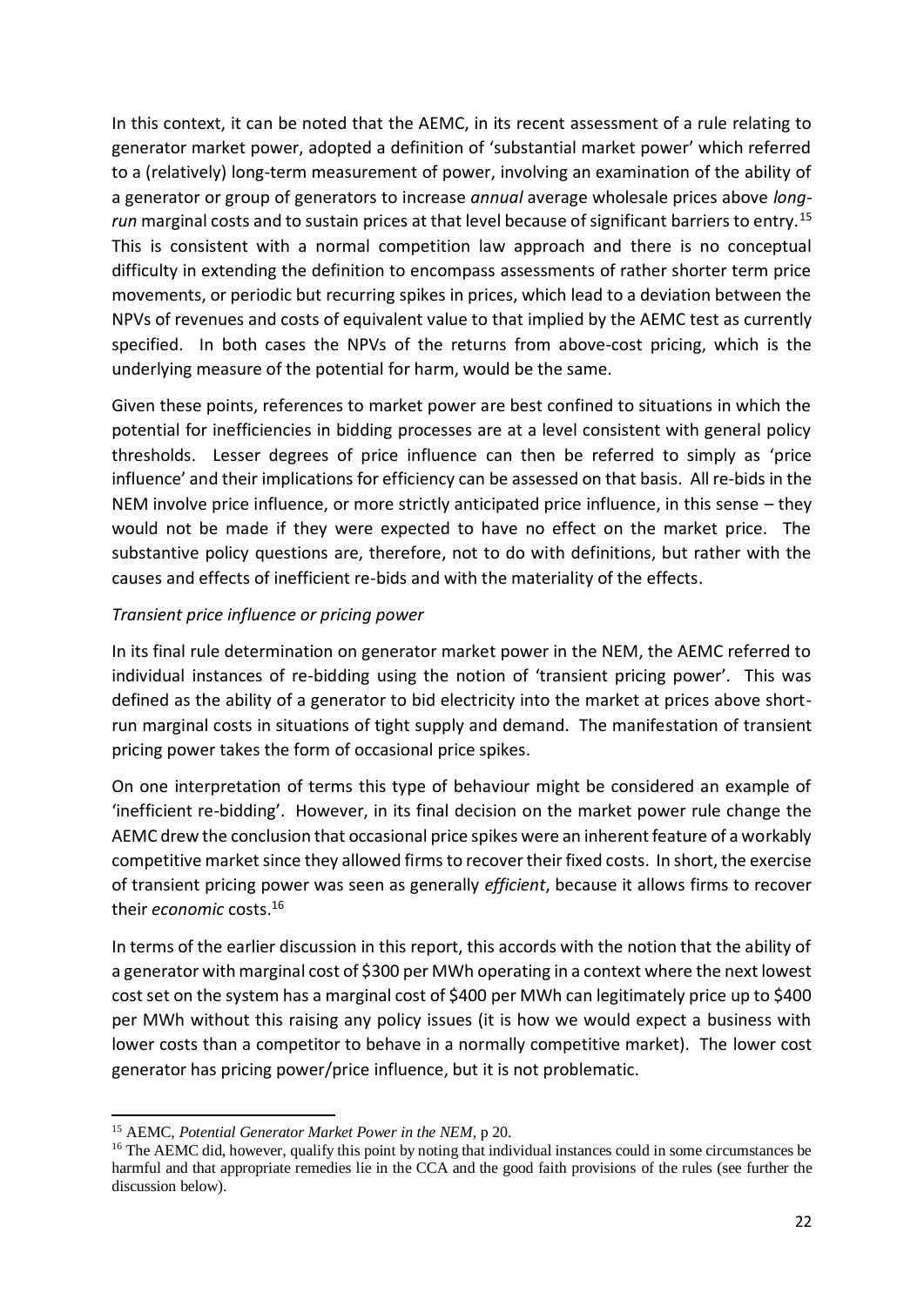### *Deceptive conduct / market manipulation*

Market manipulation based on deceptive conduct also involves the exercise of price influence and the quantum of harm caused may be greater than or lower than the kinds of threshold implicit in competition law and policy. Even if the harm is substantial, however, in this case it would not be usual to talk of this (at least outside the classroom) as a market power problem. The reason is probably that to do so would draw attention away from the main issue, which is the deception/manipulation itself.

Thus, even where a specific re-bid has exactly the same price effects irrespective of the *cause* of the ability to exercise price influence, the regulatory response might appropriately be very different according to the *nature* of the cause. The reason for this is that some of the potential effects of the behaviour are not just limited to the immediate effect on the market price: they can be much wider. Thus, the re-bid may be caused by a fortuitous and transient market opportunity and its effect may be short lived. In contrast, deceptive conduct may impair the efficacy of the market discovery process by casting doubt on the reliability of market information more generally. The potential consequences may therefore be much more damaging in the longer term.

Precisely because the harmful effects of deceptive conduct can be long term in nature and relatively diffuse (raising issues of trust and confidence in the reliability of market information) they are not readily susceptible to the kind of "effects analysis" that is conducted in many economic evaluations. The focus of policy therefore tends to be much more on the conduct itself and on the motivations and intentions lying behind it. This is rather different from the way in which most market power issues are addressed in economics.

#### *In summary*

A 'fundamentalist' linkage of inefficient price bidding to the notion of market power on the basis that the latter is to be defined as the ability to affect the market price is unhelpful because it distracts attention from some key distinctions that are important for economic evaluation. These include distinctions:

- based on the degree of market power that is exercised or is available to be exercised;
- between efficient and inefficient price influence (the equation of price influence with market power introduces a cognitive bias toward the proposition that price influence is bad, since market power in other contexts is usually linked to concerns about potential economic harm); and
- between different causes of price influence (e.g. transient system conditions, a strategy based on deception) which may be associated with very different longerterm economic effects.

#### **8. Possible options for changes in the bidding rules**

Given the nature of this Report the following remarks are limited to discussion of the broad characteristics of a few potential, alternative modifications to existing arrangements that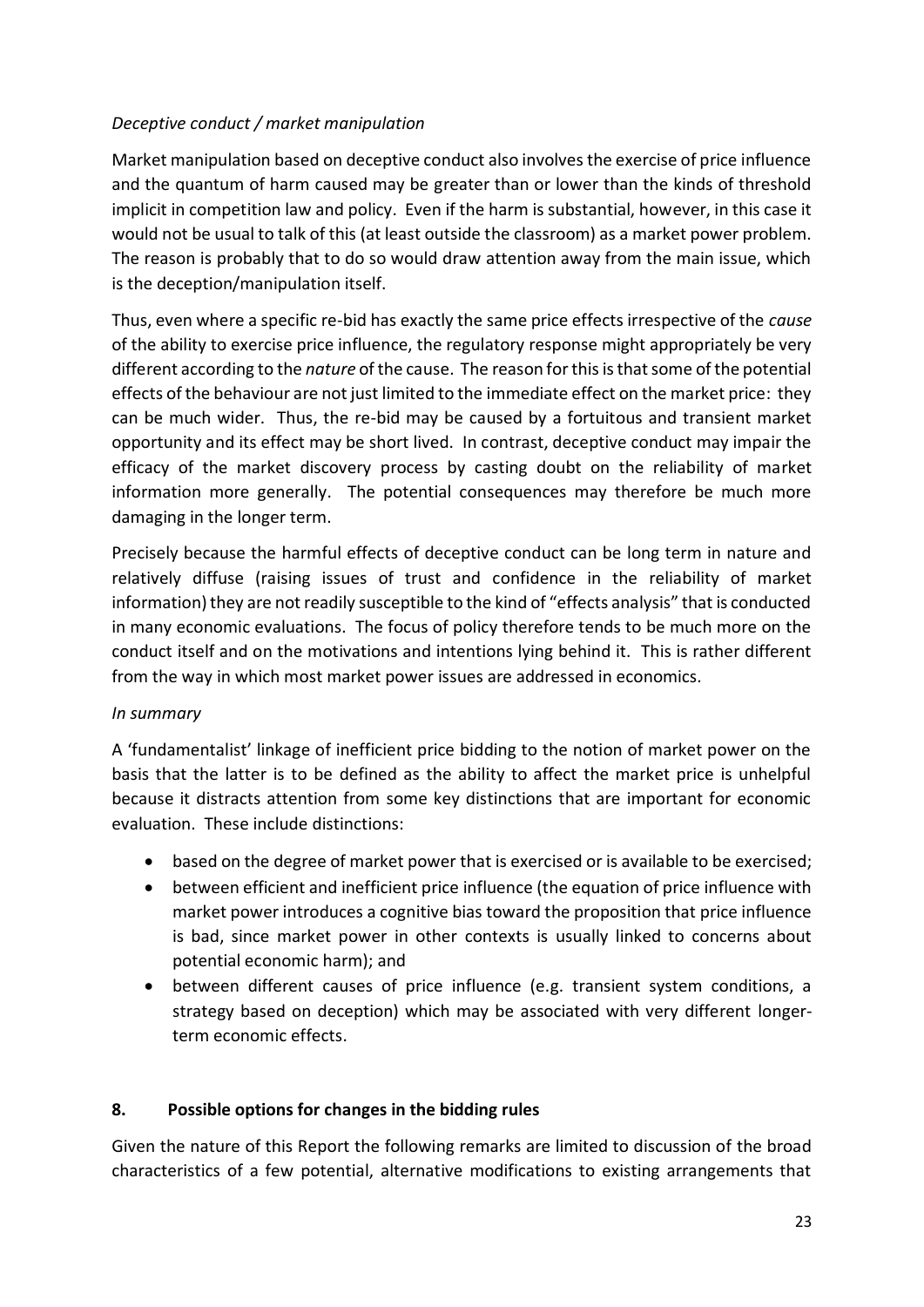might be considered in the event that it is concluded that there are material problems to be addressed: detailed evaluation of the options is not attempted. The options listed are not necessarily mutually exclusive and it would be possible to combine features of some with features of others.

# *Re-bids should be objectively justifiable*

This is the approach of the rule change proposal submitted by the South Australian Minister, the main elements of which are to:

- place a greater information burden on generators to demonstrate that re-bids have been made in good faith;
- provide that a variation to a bid or re-bid must not be made unless in response to a significant and quantifiable change in price, demand or other data published by AEMO and must be made as soon as practicable after the change comes to the bidder's attention;
- provide that the non-fulfilment of a trader's subjective expectation regarding a re-bid is not a change that justifies another re-bid;
- insert a requirement for participants to provide the AER (on request) with accurate and complete data and information to substantiate compliance; and
- allow the AER to assess the intention of a participant by having regard to all of the bids and re-bids that the participant has substantial control over.

It can be noted that, whilst the discussion earlier in this Report suggests that the timing of rebids might be expected to have significant implications for their effects and consequences – relatively early re-bids do not appear to give rise to the issues that are potentially problematic in relation to very late re-bids made very close to dispatch – a general, 'objective justification' approach is arguably not targeted on a clearly identified problem. It seems to cast the policy net too wide. It could, however, be modified so as to capture only re-bids made within a period close to dispatch, save perhaps for re-bids made in such a period which are responsive to re-bids prior to the commencement of the period.

To be operational, such an approach likely requires the development and publication of rules on what constitutes an objective justification for re-bids being made in good faith and, more specifically, how a trader's subjective expectations and objective expectations will be distinguished (an issue that was a major focus of the *Stanwell* judgement). This will therefore require rules on how boundary cases will be adjudicated, including how the different types of expectations (subjective and objective) will be defined.

It may also be difficult to assess technical claims under this proposal. Even if re-bidding is limited to actions that can be justified by changes in AEMO information, there may still be a question of whether a re-bid is sufficiently related to the change in information as to 'justify' the particular action.

Finally, placing a greater information burden on generators to substantiate that all re-bids have been made in good faith will likely entail very high administrative and compliance costs. It follows that for such a shift to be justified on efficiency grounds it is necessary to be able to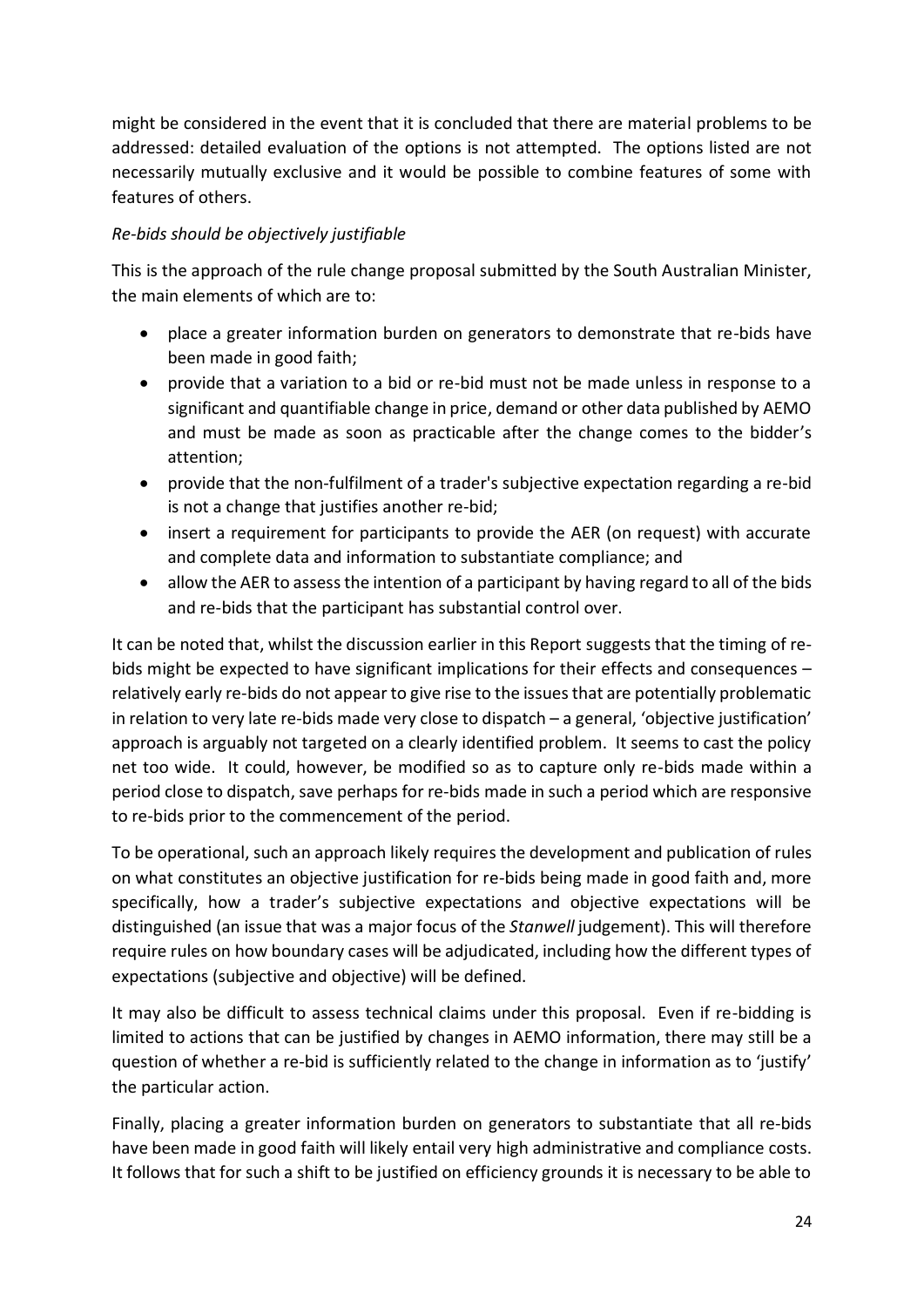show clear, significant and substantiated prospects of efficiency gains associated with the rule change (implying that the magnitude of the problem to which the rule is addressed would have to be significant or potentially significant).

### *Fixed/hard 'gate closure' ahead of dispatch*

This option would see the introduction of rules that disallow re-bids made within a certain time period prior to dispatch. So, for example, rather than being allowed to submit bids right up until the 5 minute interval prior to dispatch, it might be required that any re-bids be submitted up to, say, 60 minutes (or longer) in advance of the relevant dispatch period.

The approach is targeted on late re-bids, which is where the potential for inefficiencies is greatest. Compared with the 'objective justification' approach, it is permissive of re-bids ahead of gate closure, but is restrictive in relation to the possibility of re-bids post gate closure (these are disallowed, irrespective of whether or not they might be objectively justified). The relevant trade-off to be considered is therefore between the possible losses arising from prohibition of some re-bids that would have been efficiency enhancing had they been evaluated and the much simpler and lower-cost administration/enforcement requirements.

Gate closure arrangements are to be found in other jurisdictions and the relevant duration between gate closure and dispatch shows significant variation from case to case. In Britain, for example, since 2002 gate closure has been 1 hour prior to dispatch, but was longer before that. Direct read-across is difficult, however, because of design differences among systems. Thus in Britain there is continuous, bilateral, pay-as-bid trading that allows for adjustments to positions up until gate closure.

The most obvious concern about this option is that, in a single-price market like the NEM, introducing gate closure might simply lead to a flurry of bidding activity just ahead of closure, such that other market participants do not have time to respond. That is, in terms of price responsiveness, the problem is simply pushed back to an earlier time. On the other hand, the interval between gate closure gives the system/market operator more time to respond to rebids in making its dispatch decisions (e.g. by beginning a ramping process earlier), which will tend to weaken some of the incentives for late re-bidding.

It can also be noted that gate closure cannot be expected to eliminate all potential issues associated with the disparity in the lengths of trading intervals and dispatch intervals. Bidders would still be able to profile their dispatch offers over the (longer) trading intervals, although the approach might mitigate potential problems to a degree that is linked to the length of the time interval between gate closure and dispatch: the longer that interval the greater the likely mitigation. If, therefore, there were interest in introducing gate closure only a short time before dispatch, it might be worth examining whether further mitigation might be achievable by fixing gate closure at a time other than the start/end of trading intervals. The two do not necessarily have to coincide.

#### *'Soft' gate closure*

This approach starts with a designated gate closure period, but allows for variations in that period contingent on specified events having occurred, an obvious example of which might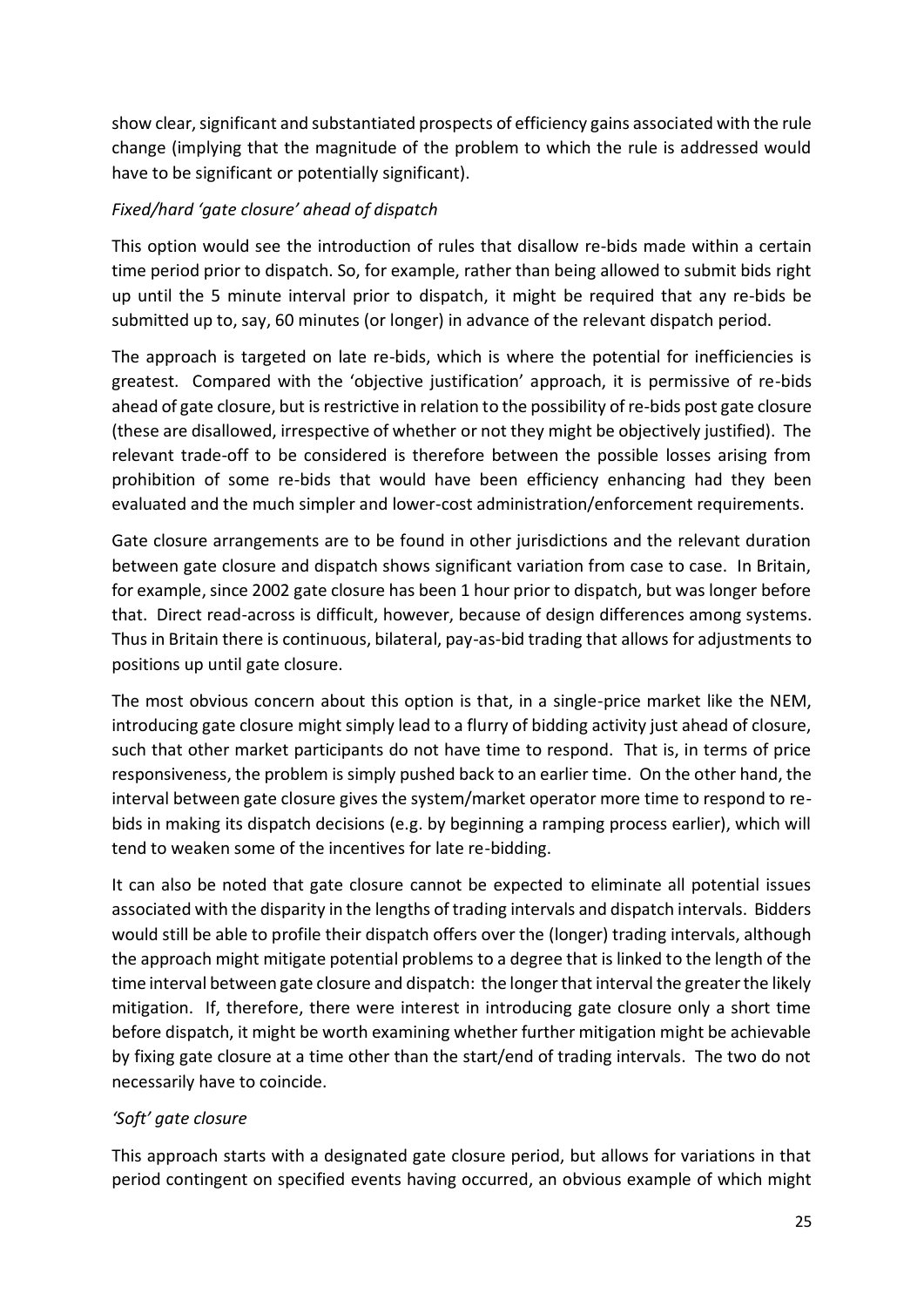be a re-bid that is made within, say, 15 minutes of the designated gate closure time. That is, such a re-bid would trigger an extension of the remaining time in which a responsive re-bid could be made. This would reduce the opportunities to exploit non-responsiveness in rebidding by other market participants before gate closure. On the other hand, it would also potentially allow for the re-bidding process to continue right up to dispatch, thereby reestablishing the possibility of exploiting physical non-responsiveness.

### *Randomised gate closure*

Randomised gate closure is an option that is perhaps of more theoretical than practical interest, if only because of likely psychological resistance to the notion of randomness as a policy instrument. The point of it is to counteract incentives to make last-minute bids (to which others have difficulty in reacting) by making it impossible to know when the last minute will actually occur. Thus, it might be specified that gate closure will occur between 15 and 90 minutes ahead of dispatch, with the precise time in that interval being determined by a random number generator.

Like the other gate closure options, the approach would have the effect of prohibiting some re-bids that reflect significant changes in the market and/or are capable of increasing economic efficiency.

### *Asymmetric restrictions on re-bids*

In this option re-bids would be treated differently depending on whether or not they will raise or lower prices. A variant of the option was considered at the first drafting of the National Electricity Code and would have involved placing restrictions on the ability of generators to submit re-bids that had the effect of shifting volume into higher price bands within three trading intervals prior to dispatch. However, generators would have been able to submit rebids that shifted volume into lower price bands up until the time of dispatch.

The approach is based on the implicit assumption that all or nearly all re-bids that have the effect of raising price are harmful in some way or another, whereas re-bids that reduce prices are beneficial. This could be the case, but there is no reason in principle to think that it will always or usually be the case. A re-bid that raises the market price may, as explained earlier, move the market price to a more efficient level.

The asymmetric treatment of re-bids may also have unintended consequences for initial bids. If only downward adjustments in price are allowed in the re-bidding process, there could be a tendency for generators to make higher initial bids, since re-bidding prices down will be an option but re-bidding prices up will not.

## *Mitigating the externality*

Another option might be to continue to allow re-bidding, including late re-bids, but to reflect any assessed risk of harm in a compensatory payment to be made in the event of a re-bid. The payment could be to the market/system operator. This is a variant of a classic approach to reducing inefficiencies associated with actions by one party (which benefit that party but which cause a greater harm to others) by 'pricing' the harm caused.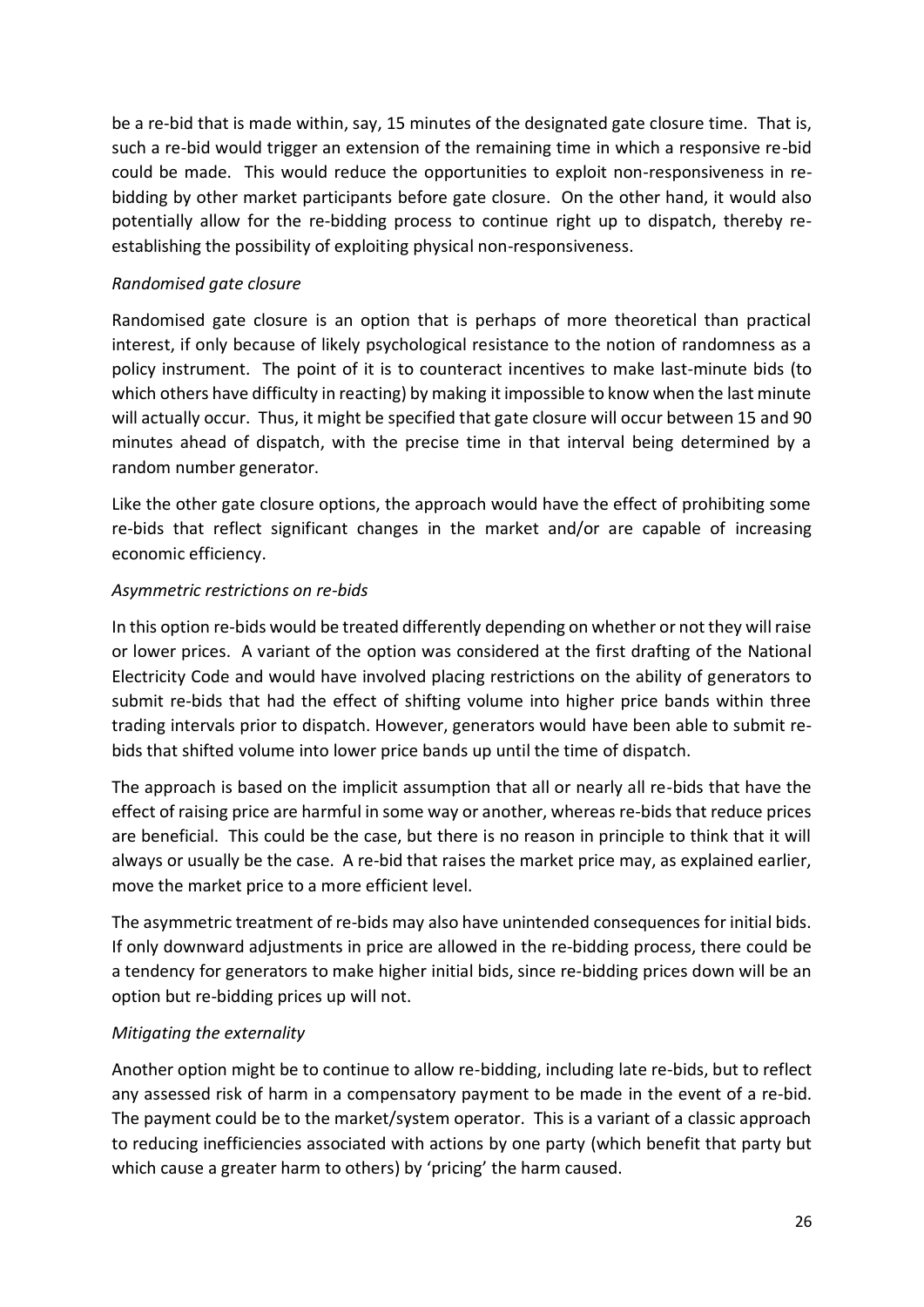There are a number of sub-options associated with the approach. The payments could be levied on all re-bids on an averaged basis, which would be simple but might be poorly targeted. Alternatively, payments could vary according to some correlate of assessed, harmful effects. For example, there might be no payment for re-bids that are significantly ahead of dispatch, but positive payments for late bids, perhaps rising in value the closer to dispatch the re-bid is made – a variant that is not unlike gate closure, but is less restrictive in its treatment of post gate-closure bids.

A further refinement would be a requirement for compensatory payments for re-bids that had the effect of raising the market price, whose value might be linked to the magnitude of the price increase multiplied by the output of the generator concerned (so that bigger price effects trigger bigger payments), although in this case there might be the unwanted consequence of increasing incentives to increase initial bids (see the earlier remarks on the effects of asymmetric approaches).

### *A 'shelf-price' approach*

Many markets (e.g. the local supermarket) have the feature that the supplier posts prices (makes offers) and the final decision whether to purchase or not, and in what quantities, is left to the customer. That is, there is a sequence to decisions: supplier first, customer second.

An analogue of this situation in wholesale electricity might be:

- Generators post initial bids and are allowed to re-bid up to a designated gate closure time ahead of dispatch.
- Demand-side participants, but only the demand side, can re-bid at any time up to dispatch.

The trade-offs are the same as for other gate closure options: avoidance of the enforcement costs associated with approaches that rely on distinguishing between 'good' bids and 'bad' bids at the cost of preventing some 'good' re=bids very close to dispatch. Compared with simple gate closure, the approach adds an additional protection against inefficient re-bidding by giving demand-side participants an additional option, to re-bid post gate closure.

In the current circumstances of the NEM, the extra option is unlikely to have a material impact on outcomes because demand side participation is highly limited. The option does, however, have value for buyers and its existence might work as a factor that would encourage greater demand-side participation in the NEM over time. Given that an active demand side is something of a Holy Grail in the context of wholesale market liberalisation – it would move wholesale electricity markets toward a structure where the balance of (collective) power between buyers and sellers was less unequal – even a small contributions to the quest might make a 'shelf-price' option worth exploring in greater detail.

#### *Market manipulation or market abuse rules*

The earlier discussion identified two different pathways by which inefficiencies might eventuate: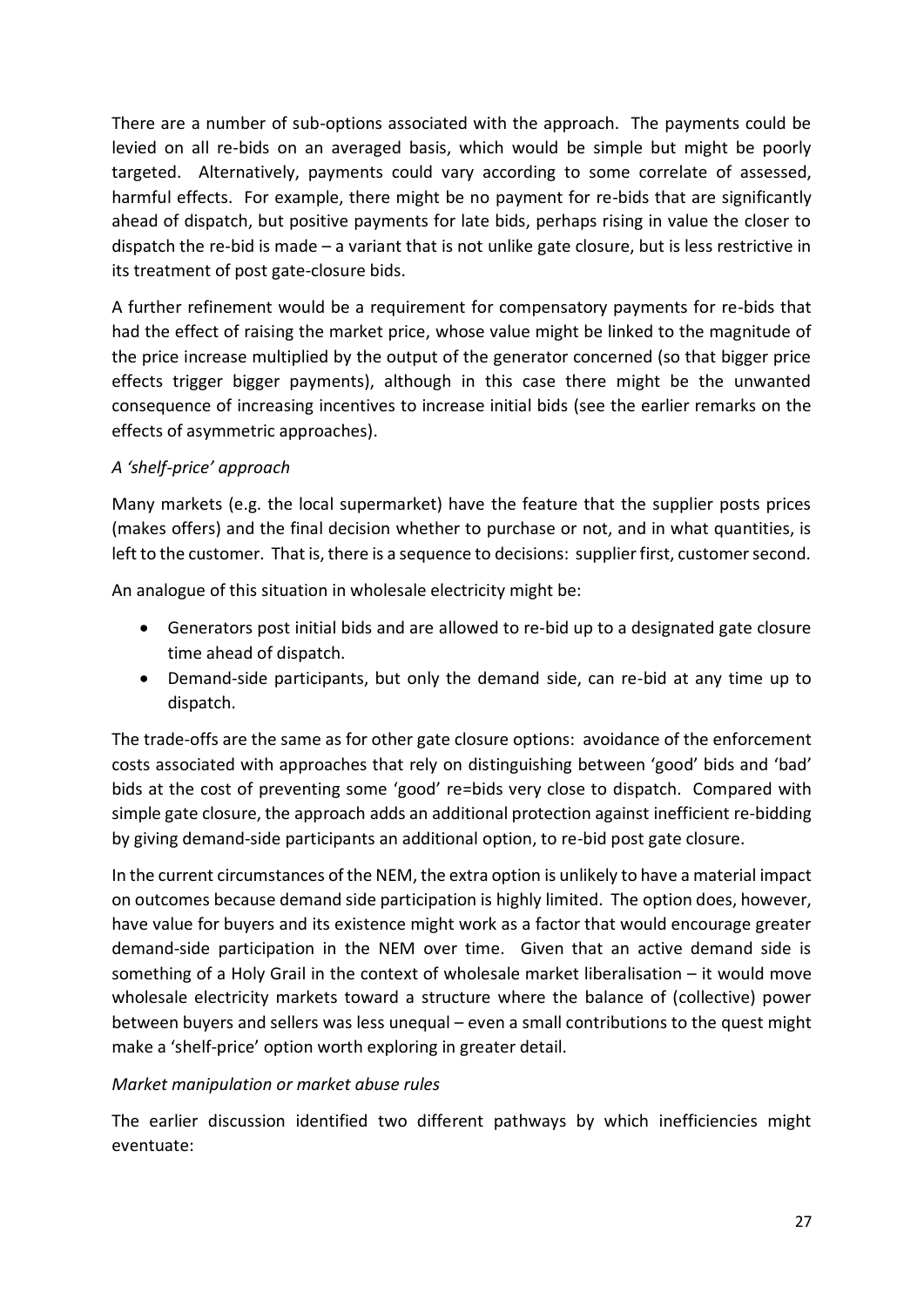- where the individual instance(s) of re-bidding involve prices deviating significantly from underlying *economic* costs, but no deception is involved; and
- where the motivation or purpose behind re-bidding behaviour, taken in conjunction with initial bids, is in some way deceptive or misleading and aimed at artificially changing market conditions (market manipulation).

In discussions surrounding the good faith provisions of the rules, these different aspects of unwanted re-bids may sometimes have become somewhat entangled. Whereas the first pathway engages the traditional concerns of competition law and would point to reliance on the same principles in the event that it is concluded that competition law alone is not sufficient to deal with identified, material problems, the second pathway engages the traditional concerns of financial markets regulators, which are of a different, though not always entirely dissimilar, nature. Part of the current difficulty may be that whereas the notion of good faith in trading is more traditionally associated with issues of deception, the notion is being expected in the NEM context to serve two masters. Moreover, experience in financial markets suggests that simple good faith requirements are by and of themselves not sufficient to address the kinds of problems encountered.

These are complex areas and it is well beyond the scope of this Report to give even indicative suggestions of the type made in relation to gate closure. There may, however, be merit in considering whether a more targeted approach could be appropriate, based on seeking to make clearer distinctions between the market manipulation issues and questions about the significance and effects of transient pricing influence and market power. It could be asked:

- Would the NEM rules benefit from the inclusion of a specific 'market manipulation' provision in the NEM?
- If so, could/should the 'good faith' bidding rules be broadened to encompass a wider range of unwanted conduct, or would it be better to develop market manipulation provisions from scratch?
- Alternatively, might there be a case for unified 'market abuse' provisions that encompass both types of problem, but based on a common notion of 'unacceptable harm' to other market participants and enforced on an *ex post* basis?

## *Review of other aspects of the NEM rules*

The discussion in earlier sections of this Report suggested that some of the issues that appear to be causing concern to regulators and market participants are closely linked to specific aspects of the market rules. In particular, potential problems have been identified that are linked to (a) the restriction on the number of price bands for bidding, which introduces more significant 'steps' into bid functions and may thereby complicate efficient price discovery, and (b) the disparity between dispatch and pricing periods, which may be a source of unwanted 'external effects' among generators (see the earlier discussion of fast response plant).

Recognising that all electricity systems tend to rely on simplifications and approximations in the name of administrative efficiency, it may nevertheless be worth revisiting some of the detail of bidding rules to examine whether the balance between the achievement of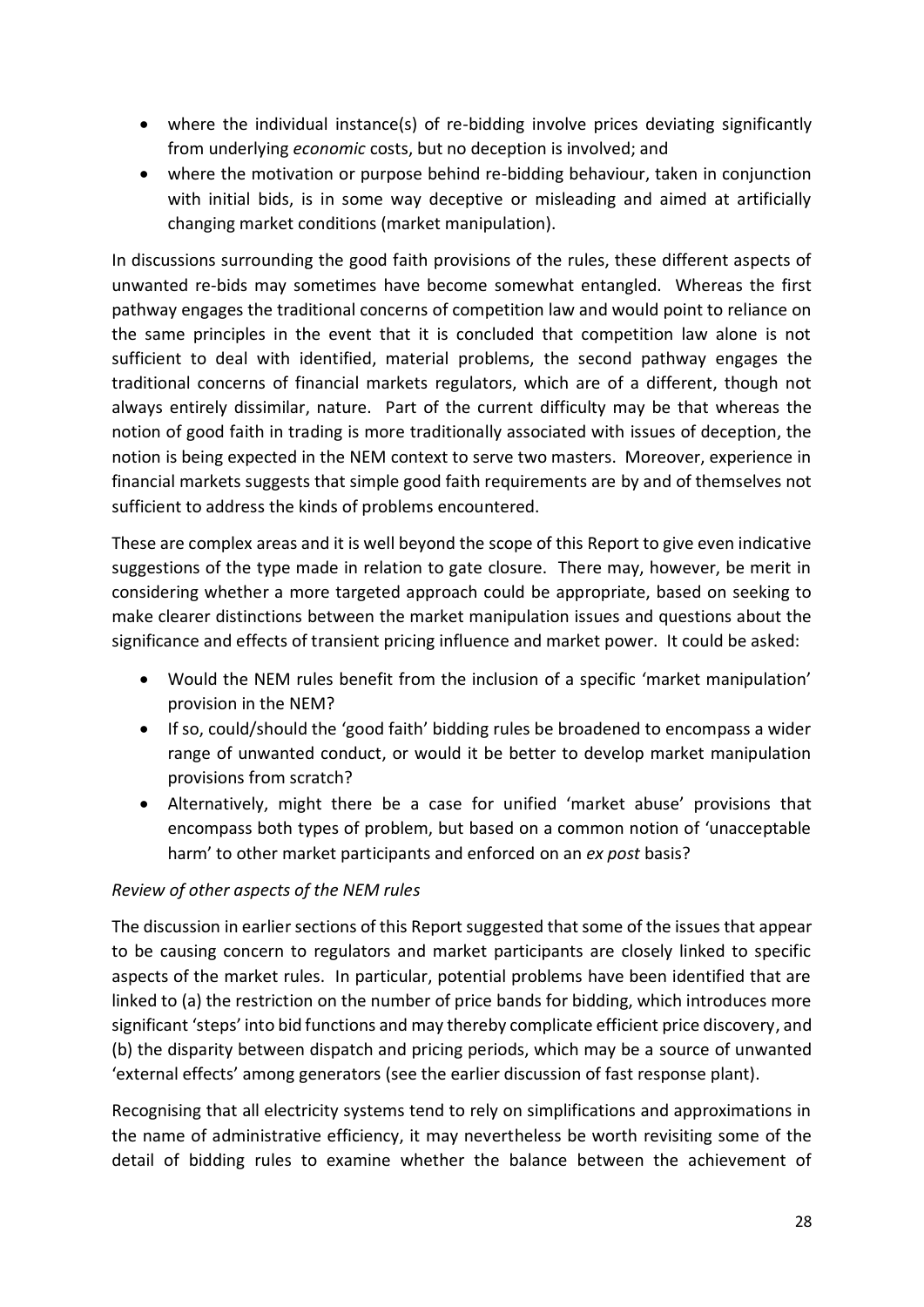administrative and market efficiencies is still appropriate, particularly in light of developments in information technologies that may enable better approximations than were feasible in the past.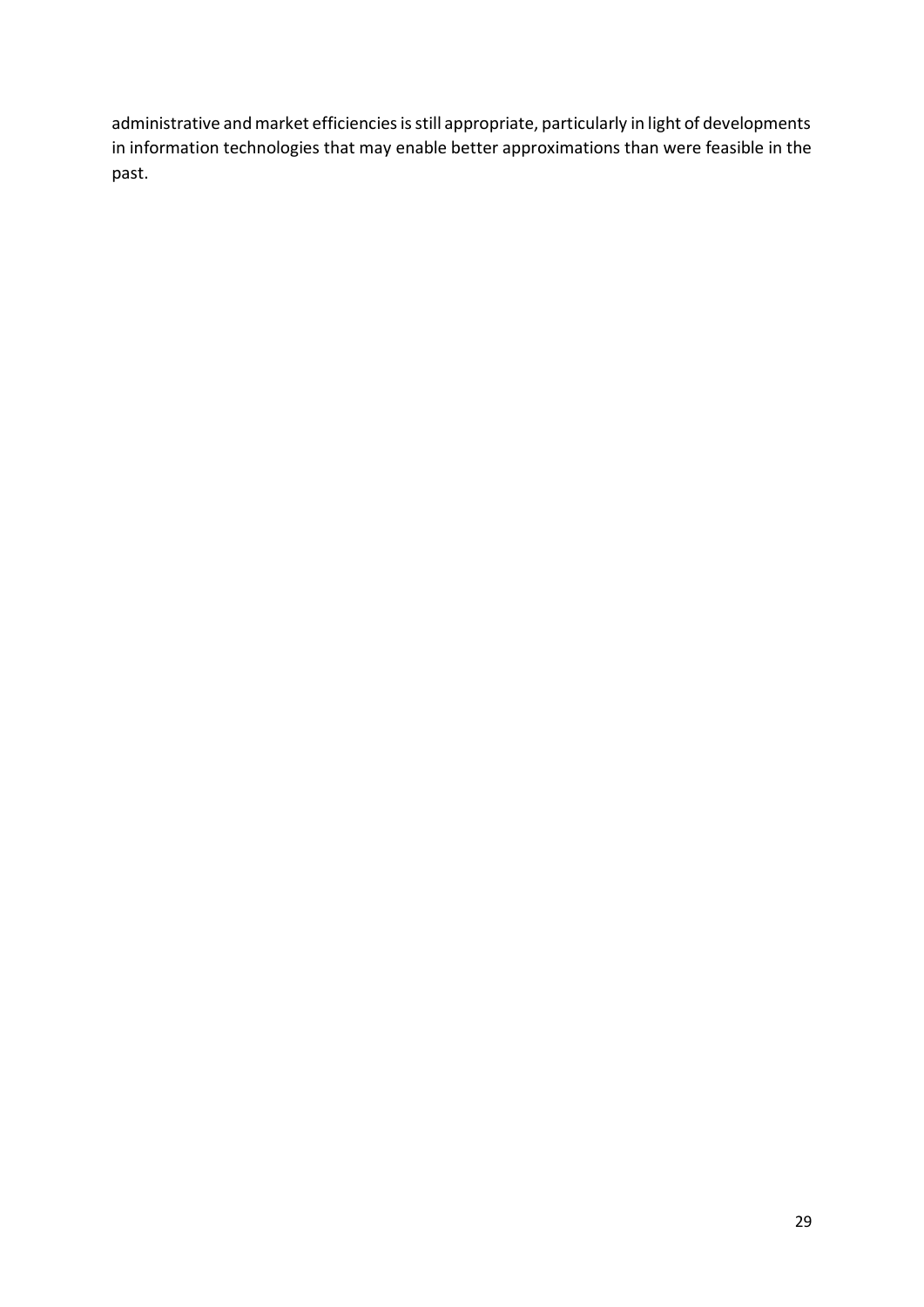### **Annexes**

#### **Annex 1**

#### **Contract positions and bidding**

For illustrative purposes it is assumed in this Annex that demand and bid functions are continuous in price. That is, the analysis abstracts from the step jumps in these functions that are discussed in the text.

Consider a generator facing a residual demand curve:

$$
q(p) = D(p) - S(p)
$$

where:

 $p$  is price,

 $D(p)$  is system demand at price p

 $S(p)$  is the volume of output bid by other generators at price p.

Assume that the generator has contracted for a volume x at a fixed price  $\pi$ . The profit function is then given by:

$$
\pi x + p [q(p) - x] - C(q(p)),
$$

where  $C(q(p))$  is the cost of producing output level  $q(p)$ .

The first term in this expression is the revenue from supplying the contract volume at the contract price, the second term is the profit from uncontracted sales on the spot market.

The condition for maximising profit with respect to price can be characterised as follows:

$$
\frac{p - C_q}{p} = \frac{\theta}{\eta}
$$

where:

 $C_q$  is marginal cost,

 $\theta$  is the proportion of total output supplied that is uncontracted, and

 $\eta$  is the elasticity of the residual demand curve.

When no output is contracted this yields the standard, textbook result that the price-cost margin, the difference between price and marginal cost as a fraction of price, is equal to the reciprocal of the relevant price elasticity of demand. However, when some output is contracted/hedged it can be seen that the price cost margin is lower. For example, if two thirds of volume is sold under contract, the price-cost margin is only a third of what it would be in the absence of the contract.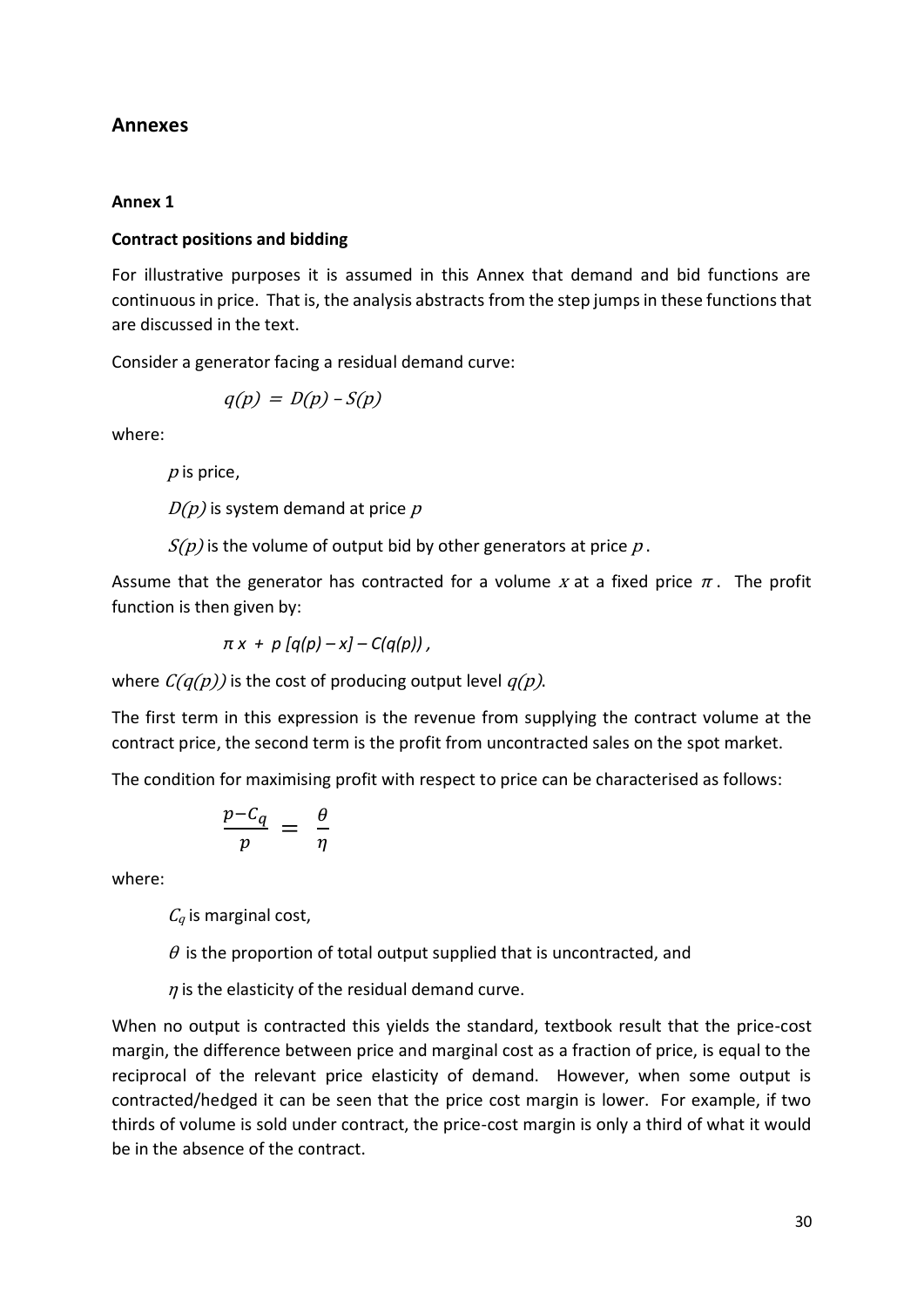Three points are worthy of note here:

- Contracted volume has the same effect as an increase in the elasticity of demand. In the case of two thirds of output being contracted, the effect is equivalent to a tripling of the demand elasticity.
- When all the output supplied is contracted price is equal to marginal cost: it is 'as if' there were perfect competition in the market.
- $\bullet$  When the contracted volume exceeds the total volume supplied, i.e.  $\theta$  is negative, the profit-maximising price will be less than marginal cost.

The intuition behind the last of these three results is that the generator has a short position in the spot market: it is effectively a net buyer of electricity in that market. As a net buyer, its interests lie in keeping spot prices low. It therefore uses any price influence it has to *reduce*  the spot price, which means putting extra volume on to the spot market even if that volume itself costs more to generate than is recouped from its sale in the spot market.

Roughly then, other things equal a higher contracted volume will tend to induce more aggressive bidding strategies in the spot market.

### **Annex 2.**

## **Cost functions**

Many economic models of power systems tend to assume that the operating costs incurred in a given pricing period are a function only of the output supplied in that period. In effect, there is an implicit assumption (in these models) that cost functions are inter-temprally separable and of the form:

$$
F + \Sigma C_t(q_t)
$$

where  $q_t$  is output in period t,  $C_t$  is cost in period t and the summation is over a sequence of pricing or dispatch periods.

It is, however, more realistic to assume that cost functions are of the form:

$$
F + \sum C_t(..., q_{t-2}, q_{t-1}, q_t, q_{t+1}, q_{t+2}, ...).
$$

That is, the level of output in any period t may affect costs in periods other than t. We have used the shorthand expression 'dynamic costs' to refer to this situation.

The most frequently cited examples are start-up, shut-down and ramping costs. A decision to start-up a generating set in order to provide output in a particular period will also affect costs in subsequent periods, until such time as the set is closed down. It will mean that startup costs in those subsequent periods can be avoided. Similarly, a decision to shut down a set will affect costs in later periods. Any subsequent decision to supply output will require that start-up costs are incurred whereas a decision not to shut-down means that those start-up costs can be avoided.